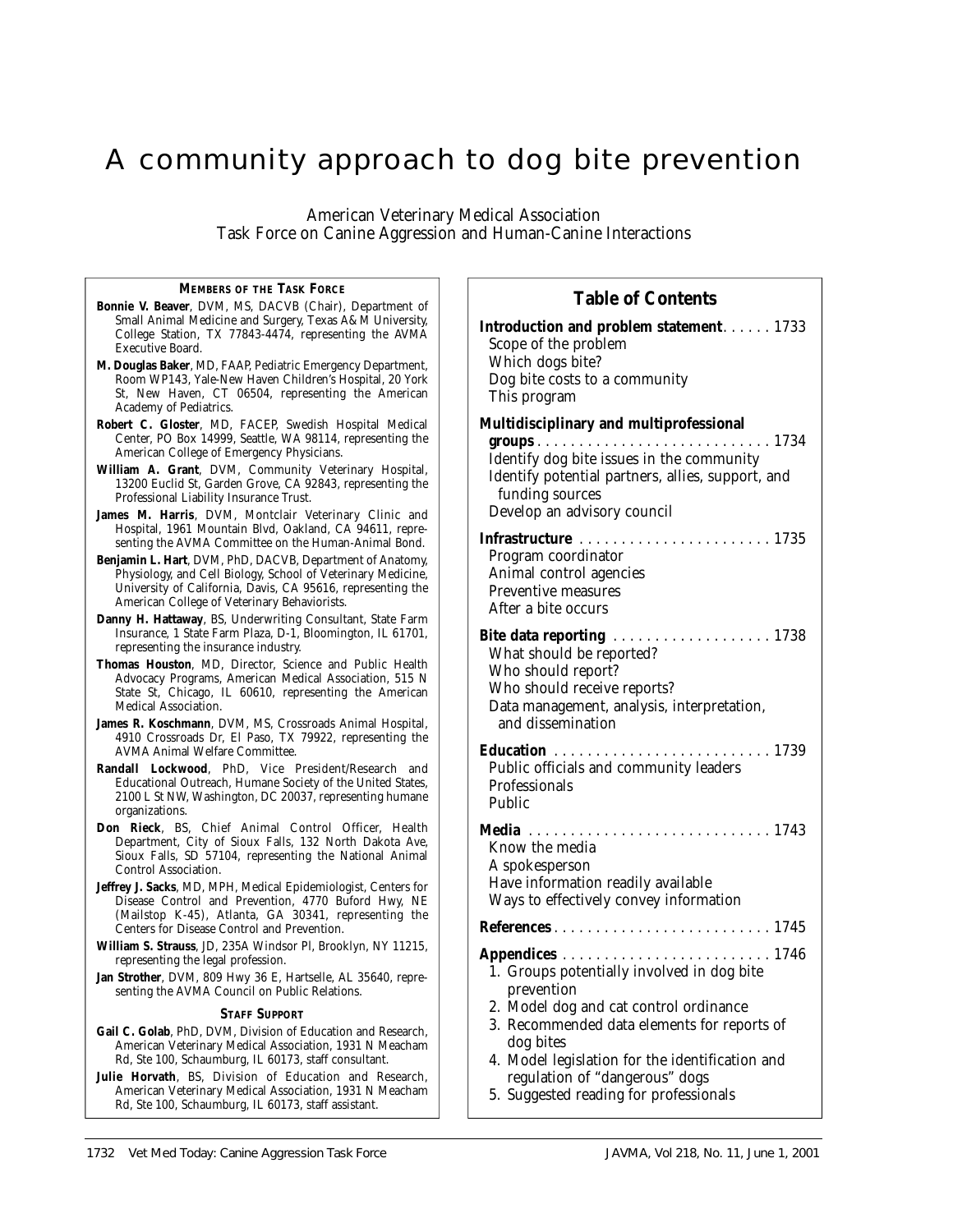## Introduction and Problem Statement

Dog bites are a serious public health problem that inflicts considerable physical and emotional damage on victims and incurs immeasurable hidden costs to communities. Bites have been tolerated as a job-related hazard for utility and postal workers, but for many communities the problem may be more encompassing. Following a severe attack, there is usually an outcry to do something, and the something that is done often reflects a knee-jerk response. Only later do officials realize that the response was not effective and, in fact, may have been divisive for the community. To assist communities in avoiding such ineffective responses, the AVMA convened a Task Force on Canine Aggression and Human-Canine Interactions. Although the number of injuries will never be reduced to zero, Task Force members believe a well-planned proactive community approach can make a substantial impact. The information contained in this report is intended to help leaders find effective ways to address their community's dog bite concerns.<sup>a</sup>

### **Scope of the problem**

Dogs have shared their lives with humans for more than  $12,000$  years, $^1$  and that coexistence has contributed substantially to humans' quality of life. In the United States, there are slightly more than 53 million dogs sharing the human-canine bond,<sup>2,3</sup> more dogs per capita than in any other country in the world.<sup>1</sup> Unfortunately, a few dogs do not live up to their image as mankind's best friend, and an estimated 4.5 million people are bitten each year,<sup>4,5</sup> although the actual number injured is unknown.<sup>6</sup> Approximately 334,000 people are admitted to US emergency departments annually with dog bite-associated injuries, and another 466,000 are seen in other medical settings.<sup>6</sup> An unknown number of other people who have been bitten do not sustain injuries deemed serious enough to require medical attention. Still another group of individuals is not represented by these data, those that incur injuries secondary to a bite or attempted bite. For example, a jogger may trip and break an arm while fleeing from a threatening dog.

Of concern too are the demographics of typical dog bite victims. Almost half are children younger than 12 years old.6-8 People more than 70 years old comprise  $10\%$  of those bitten and 20% of those killed.<sup>9,10</sup>

Direct costs of dog bite injuries are high. The insurance industry estimates it pays more than \$1 billion/y in homeowners' liability claims resulting from dog bites.<sup>11</sup> Hospital expenses for dog bite-related emergency visits are estimated at \$102.4 million.<sup>6</sup> There are also medical insurance claims, workmen's compensation claims, lost wages, and sick leave-associated business costs that have not been calculated.

## **Which dogs bite?**

An often-asked question is what breed or breeds of dogs are most "dangerous"? This inquiry can be prompted by a serious attack by a specific dog, or it may be the result of media-driven portrayals of a specific breed as "dangerous."12,13 Although this is a common concern, singling out 1 or 2 breeds for control can

result in a false sense of accomplishment.<sup>14</sup> Doing so ignores the true scope of the problem and will not result in a responsible approach to protecting a community's citizens.

Dog bite statistics are not really statistics, and they do not give an accurate picture of dogs that bite.7 Invariably the numbers will show that dogs from popular large breeds are a problem. This should be expected, because big dogs can physically do more damage if they do bite, and any popular breed has more individuals that could bite. Dogs from small breeds also bite and are capable of causing severe injury. There are several reasons why it is not possible to calculate a bite rate for a breed or to compare rates between breeds. First, the breed of the biting dog may not be accurately recorded, and mixed-breed dogs are commonly described as if they were purebreds. Second, the actual number of bites that occur in a community is not known, especially if they did not result in serious injury. Third, the number of dogs of a particular breed or combination of breeds in a community is not known, because it is rare for all dogs in a community to be licensed, and existing licensing data is then incomplete.<sup>7</sup> Breed data likely vary between communities, states, or regions, and can even vary between neighborhoods within a community.

Wolf hybrids are just that: hybrids between wild and domestic canids. Their behavior is unpredictable because of this hybridization, and they are usually treated as wild animals by local or state statutes. Wolf hybrids are not addressed by this program.

Sex differences do emerge from data on various types of aggression. Intact (unneutered) male dogs represented 80% of dogs presented to veterinary behaviorists for dominance aggression, the most commonly diagnosed type of aggression.<sup>1</sup> Intact males are also involved in 70 to 76% of reported dog bite incidents.<sup>7,15</sup> The sex distribution of dogs inflicting unreported bites is not known. Unspayed females that are not part of a carefully planned breeding program may attract freeroaming males, which increases bite risk to people through increased exposure to unfamiliar dogs. Dams are protective of their puppies and may bite those who try to handle the young. Unspayed females may also contribute to the population of unwanted dogs that are often acquired by people who do not understand the long-term commitment they have undertaken, that are surrendered to animal shelters where many are destroyed, or that are turned loose under the misconception that they can successfully fend for themselves.<sup>16</sup>

### **Dog bite costs to a community**

Costs associated with dog bite injuries cannot be readily measured, because so many intangible quality of life issues are involved. This makes it more difficult for community councils to justify the time, effort, and expense necessary to institute a bite reduction program when compared to a new fire truck, street paving, or city park. Intangible costs include time spent by volunteer and paid community officials on animal-related issues, deterioration of relationships between neighbors, building appropriate medical support, citizens' concerns about neighborhood safety for children,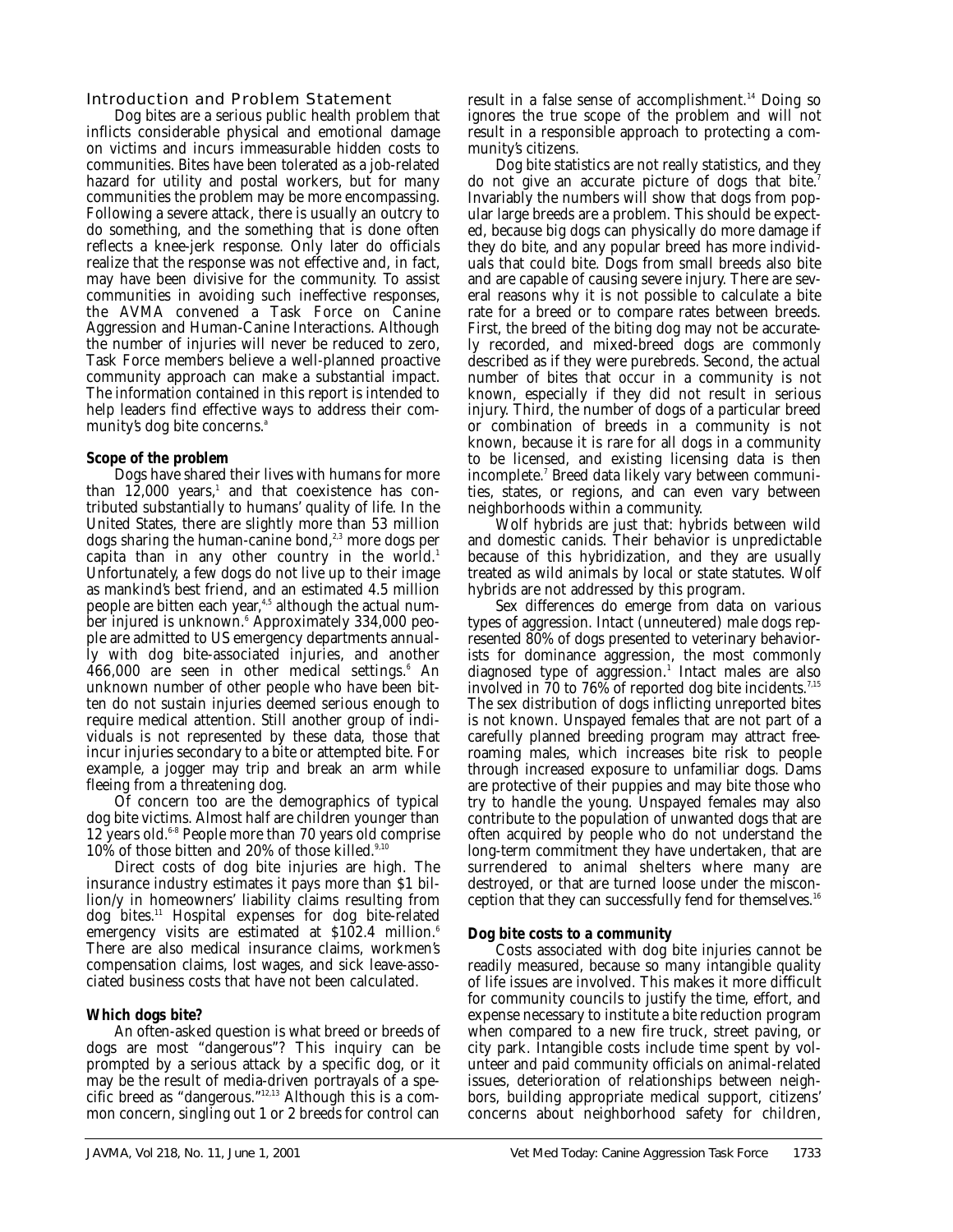homeowners' insurance costs within the community, and animal shelter support for unwanted pets. These are quality of life issues that ultimately determine the desirability of a community to its citizens and that can motivate proactive community officials to institute a prevention program.

## **This program**

Reducing the incidence of dog bites requires active community involvement; passive attention or a token commitment is not sufficient. By actively focusing on dog bite prevention, the State of Nevada was able to reduce the incidence of bites by approximately  $15\%$ . Members of the Task Force represented a broad range of disciplines and designed the program presented here. It was recognized that the community approach must be multidisciplinary and that different communities will have different needs based on their level of commitment, preexisting programs, and available resources. Although the best results will be obtained by adopting the entire prevention program, the program is designed so that it may be adopted as a whole or in part. Either way, the goal remains to reduce the incidence of dog bites within communities and improve quality of life for their citizens.

## Multidisciplinary and Multiprofessional Groups

It is unlikely that a dog bite prevention program will begin in a complete vacuum. Typically, some formal program is already in place under the auspices of animal control, the health department, or local law enforcement. Efforts may also be under way by other groups such as educators or dog breeders. It makes sense to identify related activities to determine what needs are not being met, find likely sources of support or resistance, and avoid duplication of effort and potential turf battles (**Appendix 1**).<sup>c</sup>

### **Identify dog bite issues in the community**

Each community has a unique set of dog bite-related problems and its own approaches to confronting them. A central task is to identify these particular issues. The project begins by assessing the political landscape regarding dog bites and dog bite prevention. Before launching a program, it is useful to pinpoint the degree of current and potential support among corporate and community leaders as well as legislators and senior staff in the dog bite prevention program's sponsoring agency.

**Recognize hot buttons**—Crafting a program is easier if the objectives mesh with a highly visible community issue. For example, there may be public outcry about dog waste or a publicized dog attack. Such a situation may provide impetus for a campaign to support licensing and leash laws or ordinances pertaining to reporting dog bites. When community groups and the media have already invested in finding a solution to the dog bite problem, program organizers can dovetail their efforts and work collaboratively with these groups.

**Community interest**—Knowing the degree of support that exists for a prevention program is important. The prior existence of a program suggests support, but this may not always be the case. The active support of a commissioner or health department head (local or state) is critical, because without his/her backing, a fledgling dog bite prevention program is vulnerable to shifting funding initiatives and political pressure. Public officials are influenced by vocal well-organized constituencies, so it is important to know what dog bite-related agendas are getting politicians' attention. It also helps to know whether any legislators have a strong interest in the dog bite issue.

**Dogs in the news**—News accounts can provide clues as to how dog-related issues have played out over time. Compare these accounts with available statistical data and scientific assessments for reliability.

## **Identify potential partners, allies, support, and funding sources**

Determine which organizations in the community are likely to support program efforts or resist them. Some individuals and organizations will emerge as natural allies; some old hands will be glad to work with a new partner in the dog bite prevention field, and some will actively welcome a new focal point for dog bite prevention activity. Learning about various entities and their interest and involvement in dog bite control can help answer questions in the following areas.

**Community resources**—Organizations, agencies, businesses, and individuals offering training, assistance, consulting, library or computer search capabilities, in-kind contributions, volunteer help, or supplemental funding must be identified.

**Currently available data**—Before launching a major effort to collect dog bite data, it is wise to determine whether an assessment has already been done. Ask about reports related to injuries and costs from dog bites, surveys that include dog bite or dog ownership information, opinion surveys or other studies describing community perceptions about the need for dog bite prevention, and similar information. If possible, find out what happened to existing assessments and related recommendations. Knowing the history of previous evaluation and prevention efforts will help in development of a new program. If an assessment has been done, determine whether methods and conclusions are sound.

**Legislation**—It is important to know what interventions (eg, leash laws, "dangerous" dog ordinances) have been previously introduced and their history of success. Individuals involved in these efforts may be valuable allies in new programs. In addition, current ordinances should be evaluated to determine whether enforcement or revision could increase their effectiveness.

**Barriers**—Ownership of particular dog bite issues and potential turf battles should be confronted realistically. In addition, it must be acknowledged that a dog bite prevention program may attract opposition from groups on philosophical grounds (eg, groups that strongly support personal freedom argue that the gov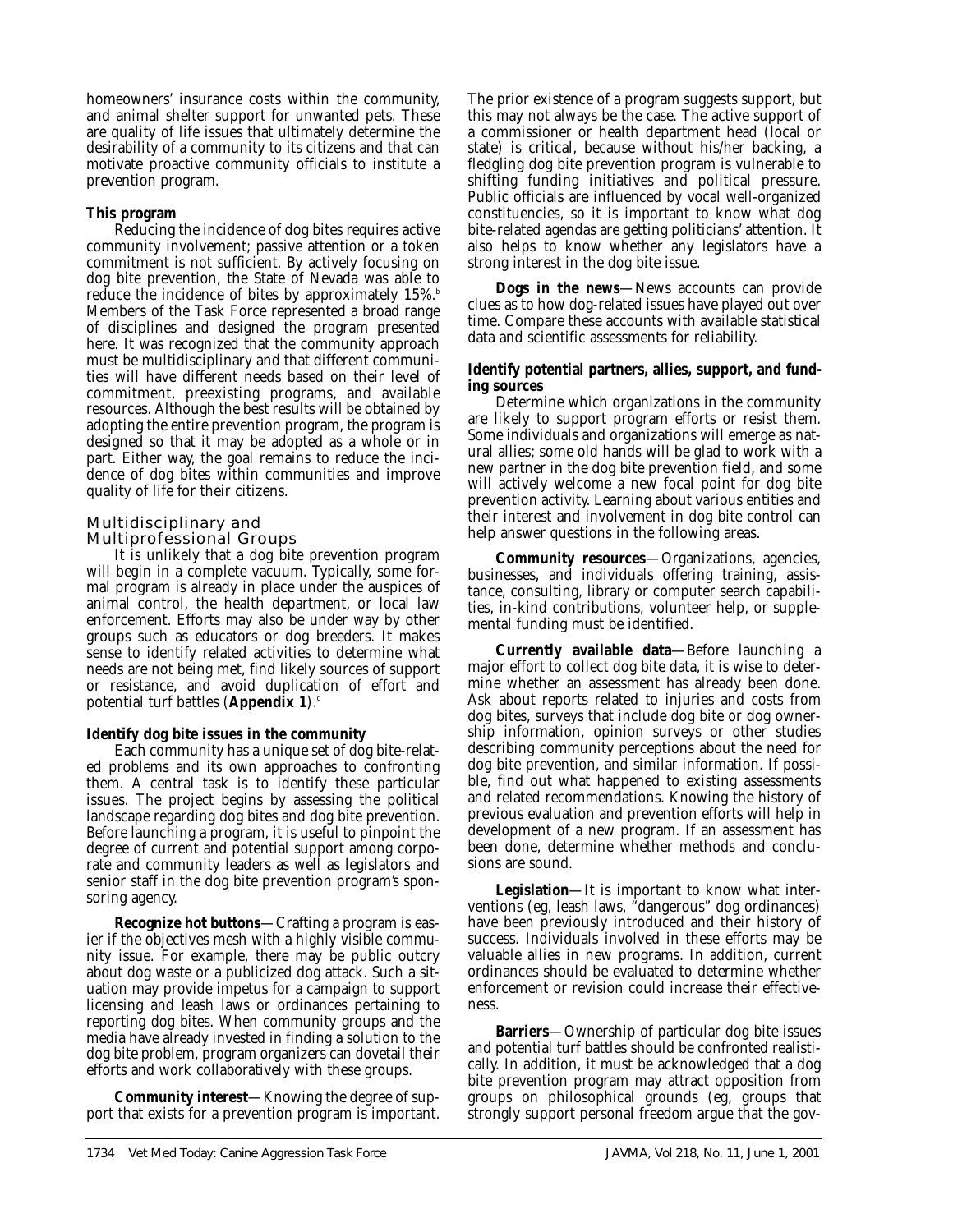ernment should not mandate licensing of dogs). Clubs for specific breeds may not be supportive if they fear their breed will be singled out in a negative way. Barriers can be overcome by a fresh approach to old problems or by agreeing to carve out areas of responsibility among interested groups. Typically, there are many more problems than there are organizations to tackle them, so it makes sense to avoid attacking similar issues.

#### **Develop an advisory council**

Obtaining community input can be as sophisticated as conducting public opinion surveys or holding focus groups to learn about what the community sees as pressing dog bite issues. More likely, there will be limited funds at the outset of the program, so more informal but also potentially valuable approaches may be required. These include meetings with potential partners and interested groups to learn about their constituencies' concerns. This type of informal interview can be a great help in uncovering key dog-related issues as perceived by the community. Talking with people in neighborhoods most affected by dog bite problems is important. For example, if there is a problem with dog bites in low-income neighborhoods, obtaining the views of people living there can help identify the nature of the problem and potential solutions.

An advisory council or task force that represents a wide spectrum of community concerns and perspectives creates a source of support for program initiatives. Advisory groups provide guidance for a dog bite prevention program and may focus on specific high-priority dog bite issues. Although organizing and maintaining an advisory council is labor-intensive, it can substantially benefit the program. Members may be able to provide access to useful information that is not otherwise easy for the coordinator to obtain. Members can also identify ways in which the program can work with appropriate voluntary organizations and associations. People with experience in dog bite control can offer perspective about the program and help identify potential pitfalls as well as successful strategies. Participation by members representing community organizations builds a sense of ownership in the dog bite prevention program.

Logistics in starting an advisory council include identifying organizations and individuals that should participate (Appendix 1), determining the size of the council, establishing a structure and operating procedures for the council and its regular meetings, assigning staff support, determining the relationship between the staff and the council, and reaching an agreement about key tasks. When community members and government officials work together to support the creation and development of a local task force, it enhances the group's visibility and impact.

To foster an involved and active advisory council, professionals agree that several criteria must be met. The number of participants should be kept manageable; 10 to 12 is a size that works well. If it is necessary to have more members for political reasons, breaking the group into smaller committees or working groups will improve the dynamics. For example, groups could coalesce around data issues, legislation and policy, and so on. Involving participants from the start in meaningful tasks will underscore that this is a productive group. In addition, people are more likely to support a program they participated in creating, because they have a sense of ownership.

Because each community's needs and priorities differ, the advisory council's major tasks will vary. The advisory council or one of its working groups may consider the following activities:

- ? coordinating efforts among participating organizations
- ? developing an action plan
- ? establishing dog bite prevention priorities<br>? generating public and legislative support
- generating public and legislative support for dog bite control
- ? identifying dog bite reporting sources<br>? interpreting data
- interpreting data
- ? identifying and obtaining resources for program activities (educational, financial, staffing)
- ? providing technical expertise for the program
- ? recommending goals and objectives for prevention

It is recommended that the program be overseen by a paid coordinator. The program coordinator and other staff involved can contribute to the advisory council's success by good meeting planning and preparation, regular communication with members, working with the advisory council chairperson to set the agenda, and helping to solve problems that threaten to derail the process. As with any volunteer effort, a dog bite prevention advisory council is likely to thrive if the coordinator nurtures its members with regular expressions of appreciation.

#### Infrastructure

A coordinated effort is essential for success in any venture, and each individual or organization involved must have a clear sense of their/its responsibilities. Reducing the incidence of dog bites requires the cooperation of many groups, including animal control agencies, the human and veterinary medical communities, educators, departments of health, and the local licensing authority. Open and consistent communication is an integral part of an effective program, and one entity should be designated as the coordinating agency. A logical coordinating agency would be the health department or animal control. In addition, it is imperative that an appropriate agency be granted authority to conduct investigations and make recommendations.

#### **Program coordinator**

As previously mentioned, dog bite prevention efforts should be assisted by a paid staff person. Because the diversity of input is so great, it is recommended that the office of the advisory council's program coordinator be located within the municipality's coordinating agency. Individuals, agencies, or organizations that come into contact with or are aware of a "dangerous" dog or risky situation should provide this information to the coordinator. The coordinator should then relay all information to the proper recipients.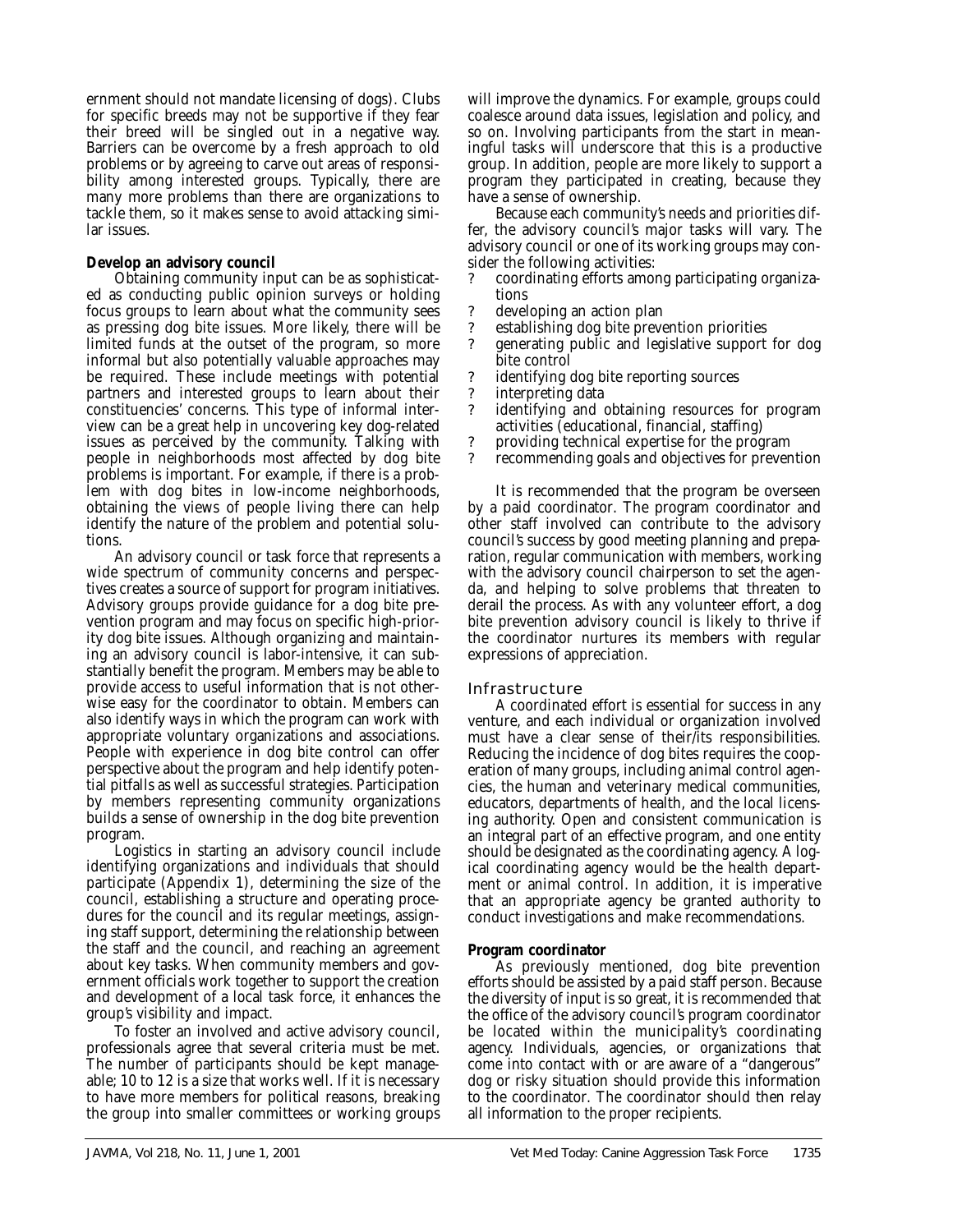## **Animal control agencies**

Animal control officers are the frontline in controlling animal bites. A well-resourced animal control agency is vital for public health and safety within any community. In some communities, animal control is a stand-alone agency. In others it is administered through the local city or county health director or is a subsidiary of the local police department or sheriff's office. Wherever located, the functions of animal control within communities are multiple, including:

- ? training of animal control officers and ancillary personnel
- ? licensing of dogs and cats
- ? enforcement of leash laws, ordinances, regulations, and statutes
- ? control of unrestrained and free-roaming animal populations
- investigation of animal bite-related incidents
- ? administration of rabies quarantine programs after an animal bites
- ? bite data management, analysis, and dissemination regulation of "dangerous" animals
- educational outreach within the community regarding responsible ownership, spay/neuter programs, control of "dangerous" animals, rabies vaccinations
- ? coordination of efforts

Larger communities often possess more resources to properly fund animal control agencies and provide adequate staff<sup>17</sup> and training; however, smaller animal control programs can also be effective, even when they operate on a limited budget. Dedicated personnel can accomplish much if they have community support, including support from law enforcement and the judiciary.

### **Preventive measures**

Preventive measures are designed to minimize risk and should be addressed by all communities.

**Control of unrestrained and free-roaming animals**—Reasonable and enforceable laws or ordinances are required for good control of unrestrained or freeroaming animals (Appendix 2).<sup>18</sup> Laws written to ensure that owned animals are confined to their property or kept on a leash make freeing a community of unrestrained and free-roaming animals easier. Although most dog bites occur on the property where the dog lives, unrestrained or free-roaming dogs do pose a substantial threat to the public. Enforcement of restraint laws is, therefore, essential if the incidence of dog bites is to be reduced. It is important to protect animal owners by providing an adequate amount of time for them to claim animals that have been impounded. Because of economic constraints, the current standard in the industry is 3 working days; however, 5 days may be more reasonable to ensure successful owner-animal reunions. Control of unrestrained and free-roaming animal populations requires an adequately staffed, trained, and funded animal control agency.

**Licensing of dogs—**The primary benefit of licensing animals is identification, should that animal become lost. Licensing also ensures rabies vaccinations are current, allows quick identification in case of a bite incident, and provides revenue to help offset the costs of administering the animal control program. An effective program can be a source of reliable demographic data as well.

**Vaccinations**—Rabies vaccinations are normally a prerequisite for licensing dogs and cats, because they are an important control measure for a major public health concern. In addition to protecting pets, rabies vaccinations provide a barrier between infected wild animals and humans. Vaccination has reduced confirmed cases of rabies in dogs from 6,949 in 1947 to 126 in 1997.<sup>19</sup>

**Breed or type bans—**Concerns about "dangerous" dogs have caused many local governments to consider supplementing existing animal control laws with ordinances directed toward control of specific breeds or types of dogs. Members of the Task Force believe such ordinances are inappropriate and ineffective.

Statistics on fatalities and injuries caused by dogs cannot be responsibly used to document the "dangerousness" of a particular breed, relative to other breeds, for several reasons. First, a dog's tendency to bite depends on at least 5 interacting factors: heredity, early experience, later socialization and training, health (medical and behavioral), and victim behavior.<sup>7</sup> Second, there is no reliable way to identify the number of dogs of a particular breed in the canine population at any given time (eg, 10 attacks by Doberman Pinschers relative to a total population of 10 dogs implies a different risk than 10 attacks by Labrador Retrievers relative to a population of 1,000 dogs). Third, statistics may be skewed, because often they do not consider multiple incidents caused by a single animal. Fourth, breed is often identified by individuals who are not familiar with breed characteristics and who commonly identify dogs of mixed ancestry as if they were purebreds. Fifth, the popularity of breeds changes over time, making comparison of breed-specific bite rates unreliable.

Breed-specific ordinances imply that there is an objective method of determining the breed of a particular dog, when in fact, there is not at this time. Owners of mixed-breed dogs or dogs that have not been registered with a national kennel club have no way of knowing whether their dog is one of the types identified and whether they are required to comply with a breed-specific ordinance. In addition, law enforcement personnel typically have no scientific means for determining a dog's breed that can withstand the rigors of legal challenge, nor do they have a foolproof method for deciding whether owners are in compliance or in violation of laws. Such laws assume that all dogs of a certain breed are likely to bite, instead of acknowledging that most dogs are not a problem. These laws often fail to take normal dog behavior into account and may not assign appropriate responsibilities to owners.

Some municipalities have attempted to address notice and enforcement problems created by unregistered and mixed-breed dogs by including in the ordinance a description of the breed at which the ordi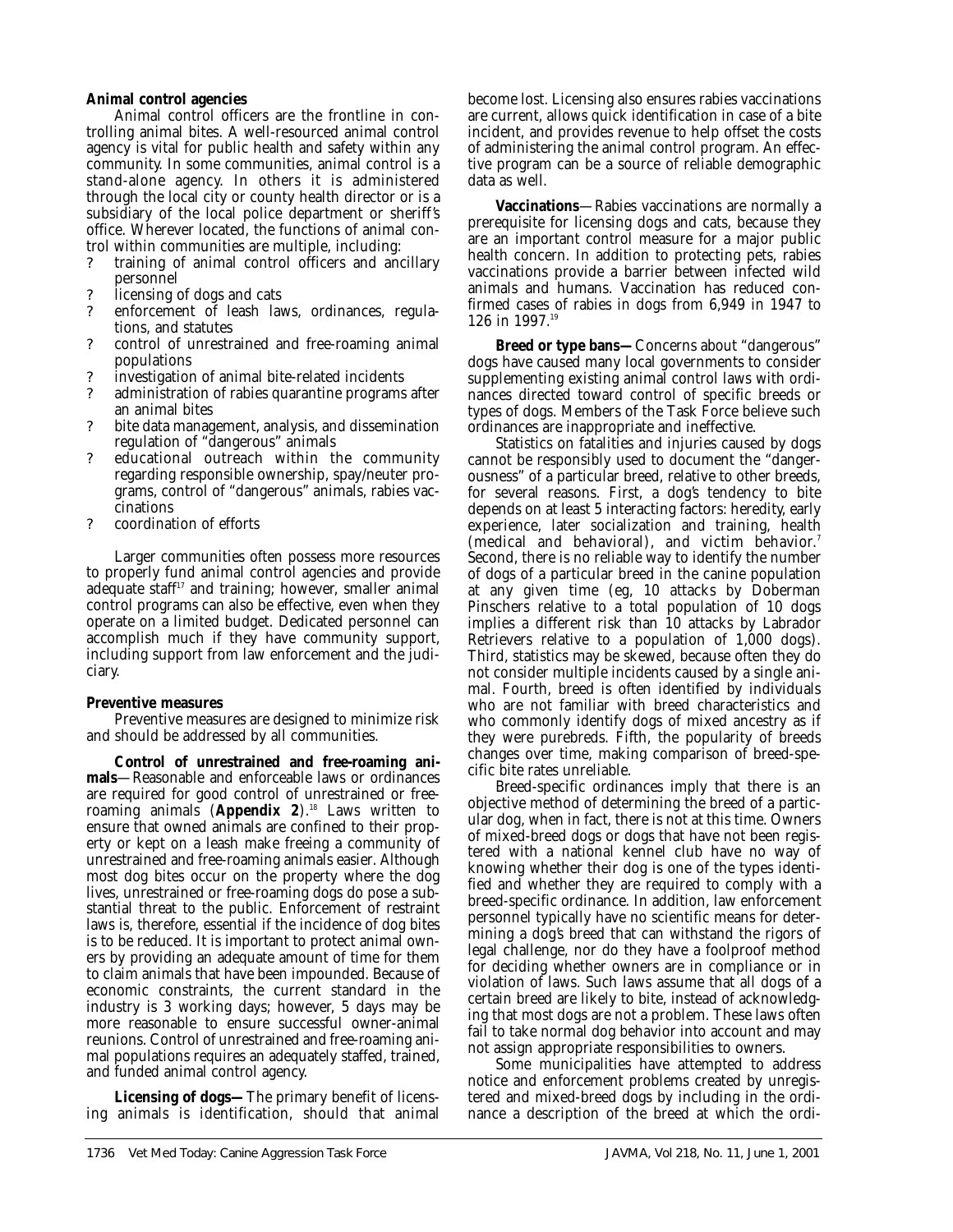nance is directed. Unfortunately, such descriptions are usually vague, rely on subjective visual observation, and result in many more dogs than those of the intended breed being subject to the restrictions of the ordinance.

Animal control legislation has traditionally been considered a constitutionally legitimate exercise of local government power to protect public safety and welfare. Breed-specific ordinances, however, raise constitutional questions concerning dog owners' fourteenth amendment rights of due process and equal protection.<sup>20</sup> When a specific breed of dog is selected for control, 2 constitutional questions are raised: first, because all types of dogs may inflict injury to people and property, ordinances addressing only 1 breed of dog appear to be underinclusive and, therefore, violate owners' equal protection rights; and second, because identification of a dog's breed with the certainty necessary to impose sanctions on the dog's owner is impossible, such ordinances have been considered unconstitutionally vague and, therefore, to violate due process.

### **After a bite occurs**

It is important to have a well-defined postbite program in place to minimize physical and emotional pain for dog bite victims. This allows animal control personnel to work efficiently, protects animals that are victims of false allegations, and provides the judiciary with reasonable alternatives that address a variety of situations. State laws may dictate parts of this process.

**Investigation of animal bite-related incidents—** Any animal bite or incident must be thoroughly investigated and substantiated by an agent of the empowered investigating authority such as an animal control officer, police officer, or peace officer. Ideally, the investigating authority should be the same authority that enforces related ordinances or laws to give continuity and credibility to all investigations. Investigating officers must be given authority to perform their duties by statute or ordinance. Clear, concise, standardized information concerning the incident must be obtained to ensure its successful resolution and facilitate longterm data collection (**Appendix 3**).

**Postbite rabies quarantine programs**—A healthy dog that is currently vaccinated against rabies and that bites a human should be examined by a licensed veterinarian to determine its health status. If no signs of illness compatible with rabies are detected, the dog should be quarantined. The Centers for Disease Control and Prevention has set the quarantine period for dogs, cats, and ferrets at 10 days, including the day of the bite. Vaccinated dogs can be allocated to 2 categories: those that have bitten a member of the immediate family and those that have bitten an individual outside the immediate family. Home quarantine can be considered for vaccinated dogs that have bitten a member of the immediate family, assuming the owner can confine the dog in a manner that prevents further exposure. Vaccinated dogs that have bitten a human outside of the immediate family generally should be quarantined at the local shelter or veterinarian's office. At the end of the quarantine period, the dog should undergo a physical examination. In addition, interim evaluations are highly recommended.

A dog that is not currently vaccinated against rabies and that bites a human should be considered a rabies suspect and be appropriately quarantined. Contact with the dog during the quarantine period should be strictly limited to individuals who have completed rabies prophylaxis and are up-to-date on serologic testing and booster vaccinations. Physical examinations should be conducted at the beginning and end of the quarantine period to determine the dog's health status. Quarantined dogs may be treated by a veterinarian, but rabies vaccines should not be administered to the dog until the quarantine period is complete. If at any time during the quarantine period the dog has signs of illness compatible with rabies, it should be humanely euthanatized and samples submitted for rabies testing.

Records of all bites must be kept, including information specifically identifying the dog and owner. These should be crosschecked with each incident for evidence of a chronic problem.

**Identification and regulation of "dangerous" dogs**—Certain dogs may be identified within a community as being "dangerous," usually as the result of a serious injury or threat. That classification, because it carries with it serious implications, should be well defined by law (**Appendix 4**). Any such definition should include an exclusion for justifiable actions of dogs. Procedures should be outlined that take into account the potential public health threat, are reasonable to enforce, and convey the seriousness of the situation to the owner. Although animal control officers or their statuary counterparts are responsible for collecting information, a judge or justice will hear evidence from animal control officers and the dog's owner to determine whether that dog fits established criteria for "dangerousness." In some municipalities, a hearing panel comprising a cross section of private citizens hears alleged "dangerous" dog evidence and has been given the authority to declare a dog "dangerous" if deemed appropriate. Any declaration by a hearing panel, judge, or justice is subject to judicial review.

A judge, justice, or hearing panel may promulgate orders directing an animal control officer to seize and hold an alleged "dangerous" dog pending judicial review. If a dog is determined to be "dangerous" by a judge, justice, or hearing panel, the owner of that dog is usually required to register the dog with the appropriate health department or animal control facility. The judicial process may also require the owner to follow other rigid requirements, including but not limited to permanent identification of offending dogs, training and assessment of dogs and owners, and having offending dogs spayed or neutered.

Because the judicial branch is such an integral part of any enforcement action, the judiciary must assist during formulation of "dangerous" dog laws. If the judiciary is involved, its members will be aware of the process that must be followed to declare a dog "dangerous." In addition, they will be aware of steps that have already been completed and the options available when a particular case reaches the courts.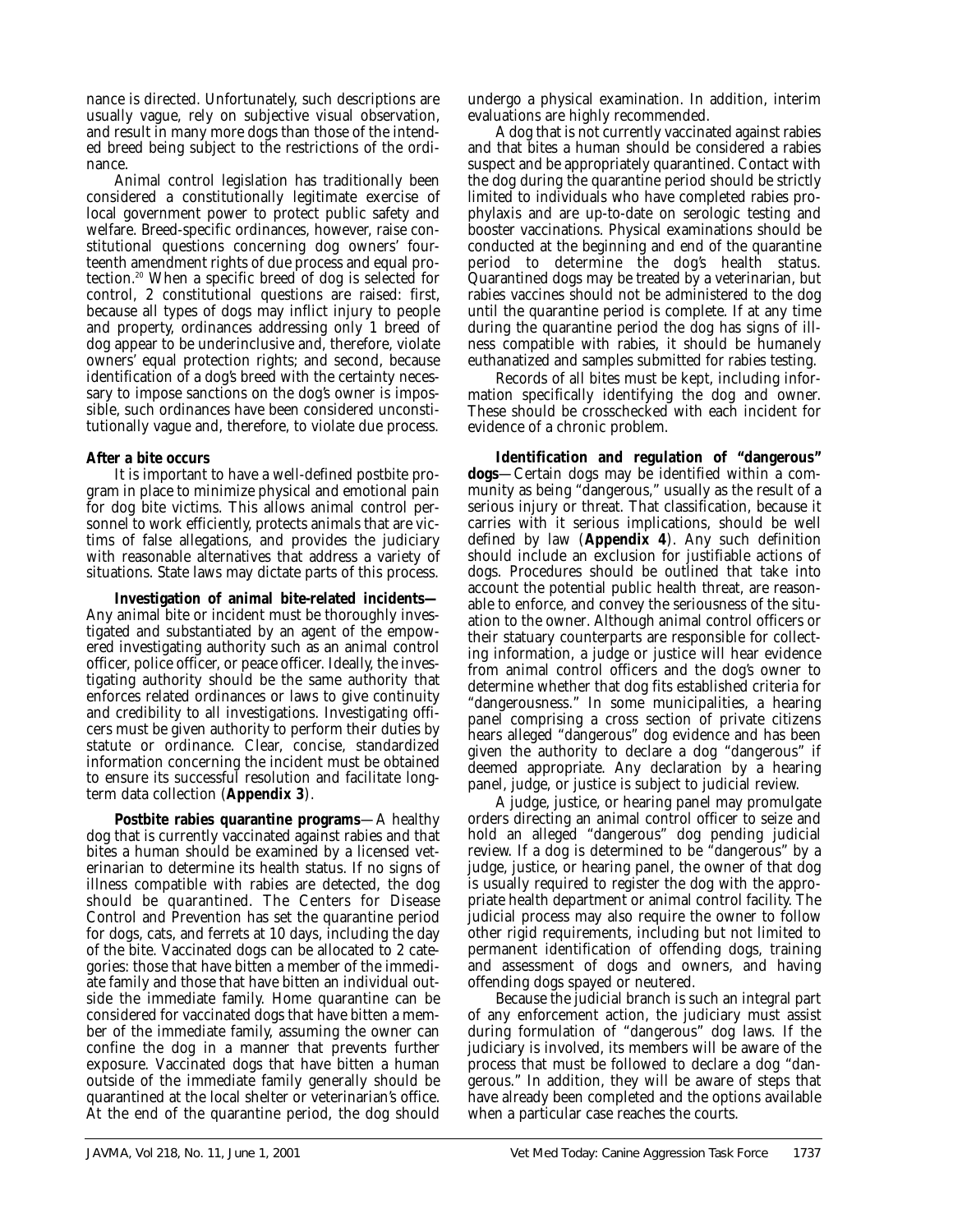## Bite Data Reporting

Accurate and complete reporting of dog bites is an essential element of a bite prevention program. These reports are vital not only for case management and judicial review but for planning, implementing, and evaluating the status of the problem. Major goals of comprehensive dog bite data reporting include:

- accurately defining victim demographics to identify populations at greatest risk for bites and allow targeting of educational efforts
- ? defining dog and owner characteristics associated with higher risk so that an actuarial approach to the dog bite problem is possible (this facilitates effective program planning and proper targeting of control measures)
- defining high risk geographic areas at city, county, or neighborhood levels so that limited resources for animal control and public education can be appropriately deployed
- establishing baseline data so that the impact of specific elements of the bite prevention program can be assessed
- providing an accurate, detailed, unbiased, objective source of information for decision makers, media, and the public interested in the dog bite problem and its prevention
- ? providing critical information for proper management of dog bite cases

## **What should be reported?**

At a minimum, a dog bite case should be defined as any medically-attended dog bite or any dog bite resulting in a report to an animal control or law enforcement agency. This would presumably cover those instances consuming public resources and would also include cases that may result in litigation.

A number of data elements should be captured on a report form such that it is comprehensive in scope without placing unnecessary burdens on reporting agencies (Appendix 3). Fatal and severe dog attacks on humans have been associated with prior or concurrent attacks on pets or livestock, so it is important that communities also track those incidents. Maintaining records of incidents of menacing behaviors of owned dogs running at large in the community may be found useful in later legal actions.

### **Who should report?**

The goal is to report any medically treated dog bite or any bite resulting in a report to, or response from, an animal control agency, humane society with animal control responsibilities, or law enforcement agency. Therefore, the primary sources of data should be:

- ? animal control or law enforcement agencies responding to a dog bite complaint
- health professionals attending to a bite injury (hospital emergency staff, urgent care facility staff, private physicians, school or camp medical staff, medical staff of other entities such as military bases or reservations, and veterinarians)

Recognizing that many dog bites go unreported, a comprehensive program to assess dog bite incidence should consider possible secondary sources of data. These may include:

- ? anonymous surveys of high-risk populations (eg, school-age children) that may clarify the true extent of risk in a community
- ? anonymous surveys of the public (eg, phone surveys) that can help document the extent of bite injuries and provide a basis for estimating the ratio of unreported to reported bites
- ? reports from professionals including veterinarians, animal behaviorists, dog trainers, groomers, and kennel operators who are informed of a bite incident (mandating that any or all of these professions report bites may be unrealistic given the potential legal consequences of identifying an animal as a biter)

Reporting mandates are often inconsistent between jurisdictions or are poorly enforced. Current local and state reporting regulations should be reviewed, as should directives from health or veterinary officials. If current provisions are adequate, it may be necessary to implement procedures to reeducate professionals concerning their reporting obligations and periodically remind them of these obligations. When a failure to report is uncovered, it may be an opportunity to gain the attention of the professional, because sanctions may be imposed.

## **Who should receive reports?**

Reporting should be coordinated by one agency. Logical agencies to coordinate reports include animal control or the public health department. The coordinating agency, perhaps through the dog bite prevention program coordinator, must assume responsibility for maintaining all information and disseminating that information to other appropriate individuals or agencies (eg, veterinarians, physicians, the dog owner, and those involved in follow-up educational efforts).

To insure consistency and compliance, regulations or procedures should unambiguously state to whom reports should be submitted and within what time frame the reports should be submitted.

#### **Data management, analysis, interpretation, and dissemination**

Because multiple sources may report the same case, procedures should be in place to permit combination of data from multiple sources into a single report. Avenues should be developed for electronic submission of reports to assist in rapid response, to streamline reporting to higher levels of government, and to facilitate data analysis. Whereas disposition of individual incidents is the first goal for reporting, there is much to be learned from looking at the overall picture. Keeping information in an electronic database simplifies the latter.

Data should be reviewed at regular intervals (no less than yearly) to determine whether the incidence and severity of dog bites is getting better, worse, or staying the same. Basic analysis consists of studying the characteristics of incidents, including:

? time—yearly trends, peak months, day of week, time of day. This can help with scheduling animal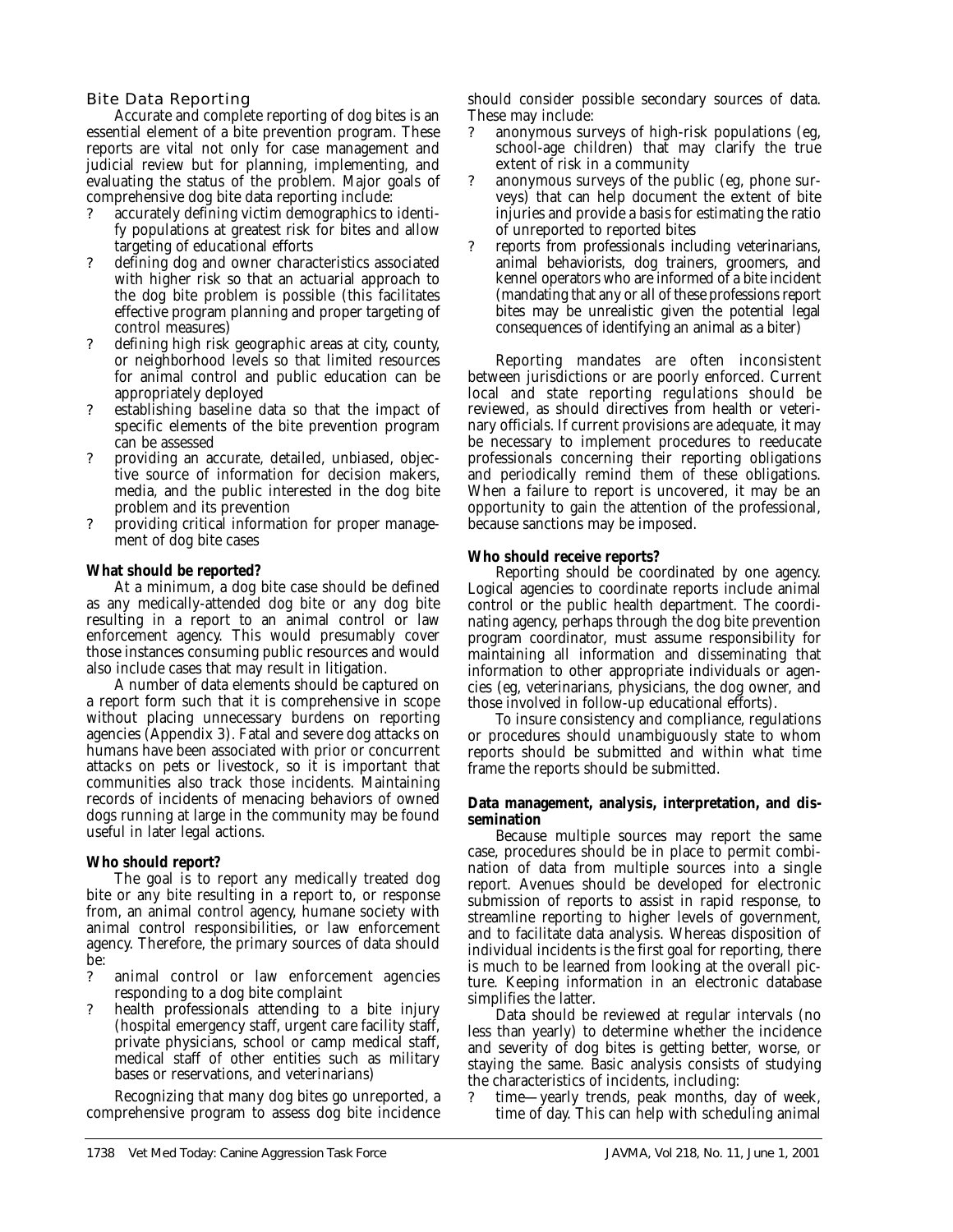control services as well as dispatch and response planning.

- ? place—locating every incident on a map with a pin. Are there hot spots? This can help target high risk areas for future control.
- ? person—victims and animal owners: age, sex, race, size. Can they be targeted for education?
- ? dog—proportion of offenders by sex and breed, proportion running at large, proportion neutered, proportion with prior reported problems, history of rabies vaccinations, licensing history. Have these proportions changed over time?

Successful evaluation and resolution of a community problem and accurate assimilation, evaluation, and use of quality data requires interactive assessment, feedback, and information exchange. City, county, and state public health practitioners, epidemiologists, and representatives of public health organizations (eg, the National Association of State Public Health Veterinarians, the Council of State and Territorial Epidemiologists, the Association of State and Territorial Health Officers, and the National Association of County and City Health Officials) can provide communities with considerable expertise in the acquisition and interpretation of dog bite data. Their participation should be encouraged.

### Education

Education is key to reducing dog bites within a community. The list of those to be educated and those who may educate includes everyone who regularly comes into contact with dog owners and potential victims (eg, veterinarians, veterinary technicians and assistants, animal control officers, animal behaviorists, dog trainers, humane society personnel, physicians, school nurses, public health officials, teachers, and parents).

The purposes of this section are to educate city officials and community leaders about the role of various professionals in an educational program to reduce dog bites, provide starting references to ensure a core of knowledge for those professionals (**Appendix 5**), and assist in identification of the educational needs of various constituencies within a community.

### **Public officials and community leaders**

Public officials and community leaders are the people to whom residents look for assistance with social problems. Their influence is important and well recognized. If a community dog bite prevention program is to gain public acceptance and be effective, community leaders must be well-informed about dogrelated issues within their community and in general.

### **Professionals**

Professionals from many backgrounds need to be involved in bite prevention programs. Their expertise is essential to making realistic decisions about what should and can be done to prevent or follow up on dog bite incidents and in recognizing what is normal or abnormal behavior for a dog. Several of these professionals will likely be members of the advisory committee, but all should be encouraged to be a part of a community's efforts to decrease the impact of a dog bite problem.

Many professions mentioned in this document are science-based. This means their members are used to making decisions on the basis of peer-reviewed datasupported information rather than gut feelings. This approach to decision making results in improved outcomes. Because the dog bite problem impacts so many different groups, networking between community leaders and professionals is important. The following sections describe ways that various professionals and community leaders can work together toward a common goal.

**Veterinarians—**Veterinarians are scientists trained for a minimum of 7 to 8 years and then licensed to diagnose and treat animal problems both medical and behavioral. Although most people think of veterinarians as performing animal vaccinations and surgical neutering, the practice of veterinary medicine includes all subdisciplines typically associated with human medicine. The study of animal behavior both normal and abnormal has become more important within the profession as animals have become more important to their owners. Dogs are now four-legged members of the family, rather than farm animals that help bring cows into the barn at milking time. With this change in the dog's role have come unrealistic owner expectations about what constitutes normal behavior for a dog. Veterinarians can educate dog owners as to what behavior is normal, can help dog owners teach their dogs to respond appropriately in various environments and provide referrals to reputable dog trainers, and can assist owners with behavioral problems, including those that have a medical basis or are responsive to medication.

Until recently, animal behavior was not often taught in veterinary curricula. Many veterinarians have had to acquire their knowledge of normal and abnormal canine behavior from continuing education programs and professional textbooks. For this reason, different veterinarians have different degrees of knowledge about behavior. All veterinarians, however, have access to board-certified veterinary behaviorists for help with behavioral problems beyond their expertise.

Although the time, physical, and emotional demands of veterinary practice can be overwhelming and leave limited time to devote to a formal community prevention program, veterinarians can substantially impact prevention efforts through their professional contact with prospective and current dog owners. This contact should begin before the pet is acquired. Providing unbiased information on pet selection can help prevent inappropriate owner-dog pairings. Prospective dog owners often make spur-of-themoment selections that are based on warm-and-fuzzy feelings and unrealistic expectations. Encouraging prospective dog owners to seek information from their veterinarian about the characteristics and needs of various types of pets and encouraging future dog owners to ask for guarantees from puppy providers can minimize future problems. When owners take their newly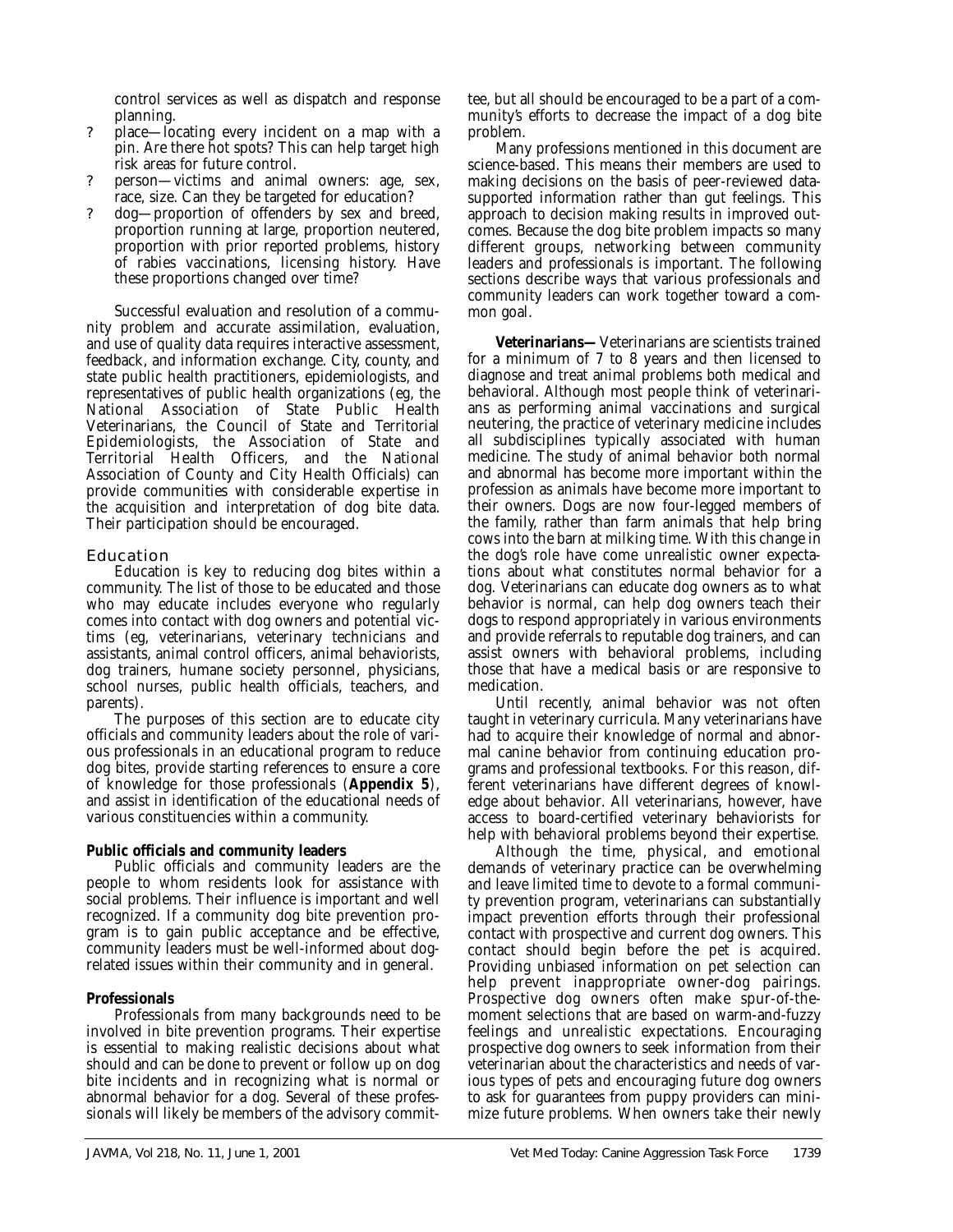acquired dogs to their veterinarian for an initial examination and immunizations, the veterinarian has a second opportunity to provide these owners with good medical, nutritional, and behavioral advice.<sup>21</sup> Finally, veterinarians can educate owners during their dogs' routine examinations (asking appropriate questions can reveal problems an owner may not have recognized) or when their dogs are evaluated for specific problems.

**Board-certified veterinary behaviorists**—**The American College of Veterinary Behaviorists (ACVB),** an American Veterinary Medical Association-recognized veterinary specialty organization, certifies graduate veterinarians in the specialty of veterinary behavior. To become certified, a veterinarian must have extensive postgraduate training, sufficient experience, and pass a credential review and examination set by the ACVB. Diplomates of this organization work with problem animals by referral from the animal's regular veterinarian, consult with practitioners on cases, and give continuing education seminars on animal behavior. Although many communities may not have the benefit of a resident board-certified veterinary behaviorist, veterinarians have access to and may consult with their specialist colleagues when necessary.

**Veterinary technicians**—Veterinary technicians are integral members of the veterinary health care team who have been educated in the care and handling of animals, basic principles of normal and abnormal life processes, and routine laboratory and clinical procedures. They perform many of the same tasks for veterinarians that nurses and others perform for physicians. Veterinary technicians are often frontline people when it comes to educating pet owners, particularly in general veterinary practices; they greet clients and answer initial inquiries, clarify instructions, provide clients with appropriate print, audio, and video educational material, and answer questions. Certainly, they are an important part of the educational team when it comes to dog bite prevention.

Like veterinarians, veterinary technicians have several opportunities to educate clients. Veterinarians may be consulted prior to owners acquiring a new pet, and veterinary technicians can help provide information on appropriate pet selection. Veterinary technicians regularly counsel owners during new puppy appointments, and this is a particularly good opportunity to provide owners with information on bite prevention, including the importance of socialization and training. Routine physical examinations are times when veterinary technicians can reinforce the importance of these early lessons and training, and they can help veterinarians identify potential aggression problems through observation and dialog with owners. Veterinary technicians can also be tapped to educate nonpet-owning children and adults through school or other programs.

Veterinary technology programs do not always offer curricula in animal behavior and, consequently, many technicians do not have formal training in this area when they enter practice. Continuing education that includes basic principles of animal behavior is essential for veterinary technicians, just as it is for their employers. Maintaining a clinic reference library of appropriate print, audio, and video material for reinforcement and enrichment and for client education is useful.

Behavioral education for veterinary technicians relative to dog bite prevention should include recognition of classic canine behavioral displays and an understanding of the basic types of canine aggression and their prevention. The aim is to assist technicians in conveying dog bite prevention information to owners. Veterinary technicians must not be placed in the role of diagnosing or treating canine aggression.

**Animal behaviorists**—There are a number of scientists with PhD degrees in academic fields related to animal behavior who can serve as valuable resources for communities attempting to reduce dog bite injuries. Because of their science-based backgrounds, they can be particularly helpful in setting up protocols to determine the extent of the problem within a community and whether ongoing programs are having a substantial impact.

As a note of caution, the terms animal behaviorist or animal psychologist are often used by individuals who do not have strong scientific backgrounds but who want to work with problem dogs. There is no method to evaluate the competence of these individuals, and they may be more harmful than helpful to a community's efforts.

**Dog trainers**—This is a diverse group of individuals with no uniformly recognized credentialing body or measures of competence. Although there are many good dog trainers, there are also trainers that use inappropriate methods of behavioral modification that can negatively affect a dog's behavior, making the dog more dangerous to the owner and the community. It is important that communities make a concerted effort to work with responsible trainers who interact closely with veterinarians and PhD-degreed animal behaviorists. A qualified responsible dog trainer can be a valuable asset to a community advisory group.

Obedience training by itself does not prevent the development of behavior problems,<sup>22</sup> and animals that are sent to a training facility may not learn how to obey their owners, because the owners do not learn how to give commands. For problem animals, training is only part of the solution.

**Physicians and nurses**—With a dog residing in 1 of every 3 US homes and approximately 53 million dogs in the United States,<sup>2,3,6</sup> exposure of the physician or nurse, their family members, or their patients to dogs during the course of daily life is inevitable. Dogs have become important members of many families, and the presence of a pet in the home can affect an individual's own decisions about care. Most physicians are familiar with at least 1 example of a person refusing hospitalization, because there was no one else in the home to care for their pet.

Because 334,000 Americans are seen in emergency departments for dog bite injuries each year, 466,000 are seen in other medical practice settings, and 6,000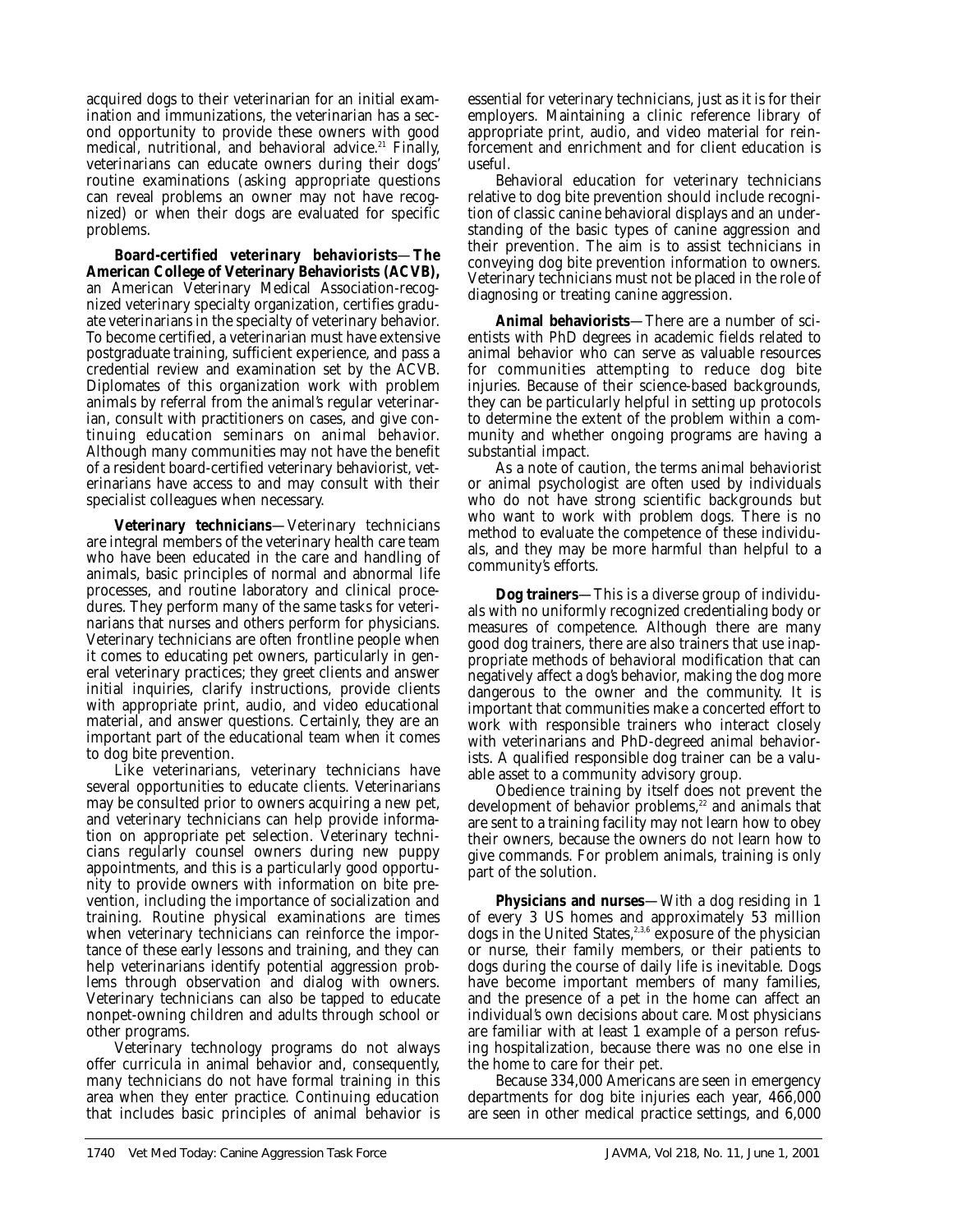are hospitalized, $^{\rm s}$  it behooves human healthcare providers to acquaint themselves with community and personal strategies to prevent dog bites. Furthermore, just as occurrences of infectious diseases such as measles are reported to enable investigation of outbreaks and development of control measures to protect the public, dog bites must be reported so that cause and prevention can be addressed. Communities differ in their requirements for reporting, and practitioners must understand what is required in their area.

Traditionally, when confronted with patients seeking care for dog bites, physicians and nurses have confined their roles to providing medical treatment. With the expanding roles of physicians and nurses, however, disease prevention has become an important issue. In addition to competently treating dog bites and their complications, healthcare providers need to be aware of critical roles they can play in reducing dog bite injuries.

Advising patients about safe behaviors appears effective in preventing injury.<sup>23-26</sup> Teaching children, parents, and patients who own dogs about proper behavior around dogs and responsible dog ownership is advisable given the frequency of human-canine contact in our society. Physicians can recommend contacting a veterinarian for pet selection information and advice if an individual or family is considering dog ownership, and for information about canine behavior and obedience training if a dog is already part of the family. Pediatricians provide age-appropriate injury prevention counseling during wellness visits.<sup>26</sup> Dog bite prevention should be a part of this counseling. Dog safety tips can also be included in packets of materials routinely sent home with new mothers.

When a patient is being treated for a bite, an opportunity exists to prevent future injury by teaching bite-avoidance strategies. Probing into the circumstances of the current bite may reveal which strategies should be emphasized. Taking advantage of teachable moments should be considered part of curative care. Consulting with a veterinarian may help human health care providers identify subjects they can address during postbite sessions.

As witnesses to the health-related outcomes of dog bites, physicians and nurses are particularly credible sources of information and can be effective spokespersons. Pediatricians and nurses should be full partners in community efforts to reduce dog bite injuries.

**Animal control personnel**—The staff of a wellresourced animal control program often includes an education coordinator who can train teachers, school nurses, and volunteers to become dog bite prevention educators within the community's school system (similar to volunteers in the McGruff crime prevention program presented to primary-school children). For animal control personnel, job-related continuing education is important. Programs are available through the National Animal Control Association.

**Humane society/animal shelter/rescue group personnel**—Dog bite injuries have negative repercussions for dogs as well as people, and humane society/animal shelter/rescue group personnel must deal with these issues. Dogs causing severe injuries may be brought to humane facilities for rabies quarantine or euthanasia. Dogs that have threatened to bite or that have nipped may be surrendered to shelters or rescue groups, sometimes without full acknowledgment by their owners.<sup>16</sup> Shelter personnel are forced to decide which dogs can be placed in new homes and which are not suitable for adoption. Progressive organizations work with veterinarians and animal control officers to educate their staff about safe dog handling and objective evaluation techniques. Record keeping and follow-up studies expand their knowledge base about what works in their community and what does not. Well-trained and dedicated humane society/animal shelter/rescue group personnel can be valuable community resources for public education as well.

### **Public**

Public education is critical to the success of any dog bite prevention program, because half of all bites are inflicted by the family dog.<sup>27</sup> Only about 10% of bites are inflicted by dogs unknown to the victim.<sup>7,15</sup> A public education effort must target a variety of individuals and age groups, and one individual should be assigned to integrate its components. If a special advisory council or task force is convened, its paid coordinator would be a logical choice to coordinate the public education effort. Alternatively, the public education coordinator could be a member of a municipal group such as the local health department, animal control agency, or board of education, or a member of a stakeholder group such as a humane society or veterinary association. Many educational programs targeted at various audiences exist and are included in the dog bite prevention resource list found on the American Veterinary Medical Association Web site (www.avma.org). As new materials become available, they will be added to this resource list.

**Children**—Children are the most common victims of serious dog bites. Seventy percent of fatal dog attacks and more than half of bite wounds requiring medical attention involve children.<sup>7,9,15</sup> In addition, almost half of all children are bitten before 18 years of age.<sup>27,28</sup> The most vulnerable youngsters are  $\ddot{5}$ - to 9year-old boys,<sup>6,7,8</sup> but smaller children can also be seriously injured.<sup>29</sup> Dog bite injuries rank third only to bicycle and baseball/softball injuries as a leading cause of emergency admission of children to hospitals.<sup>6</sup> Children's natural behaviors, including running, yelling, grabbing, hitting, quick and darting movements, and maintaining eye contact, put them at risk for dog bite injuries. Proximity of a child's face to the dog also increases the likelihood that facial injuries will occur.<sup>6,7,29-31</sup>

*Target group*—The first step in a child education effort is determining what population of children to target and when. The logical primary audience is those at greatest risk: children in grades kindergarten through 4. Late winter or early spring appears to be the best time to institute a campaign, because the school year is concluding and, as children spend more time outside, exposure risk increases.<sup>32</sup> It is critical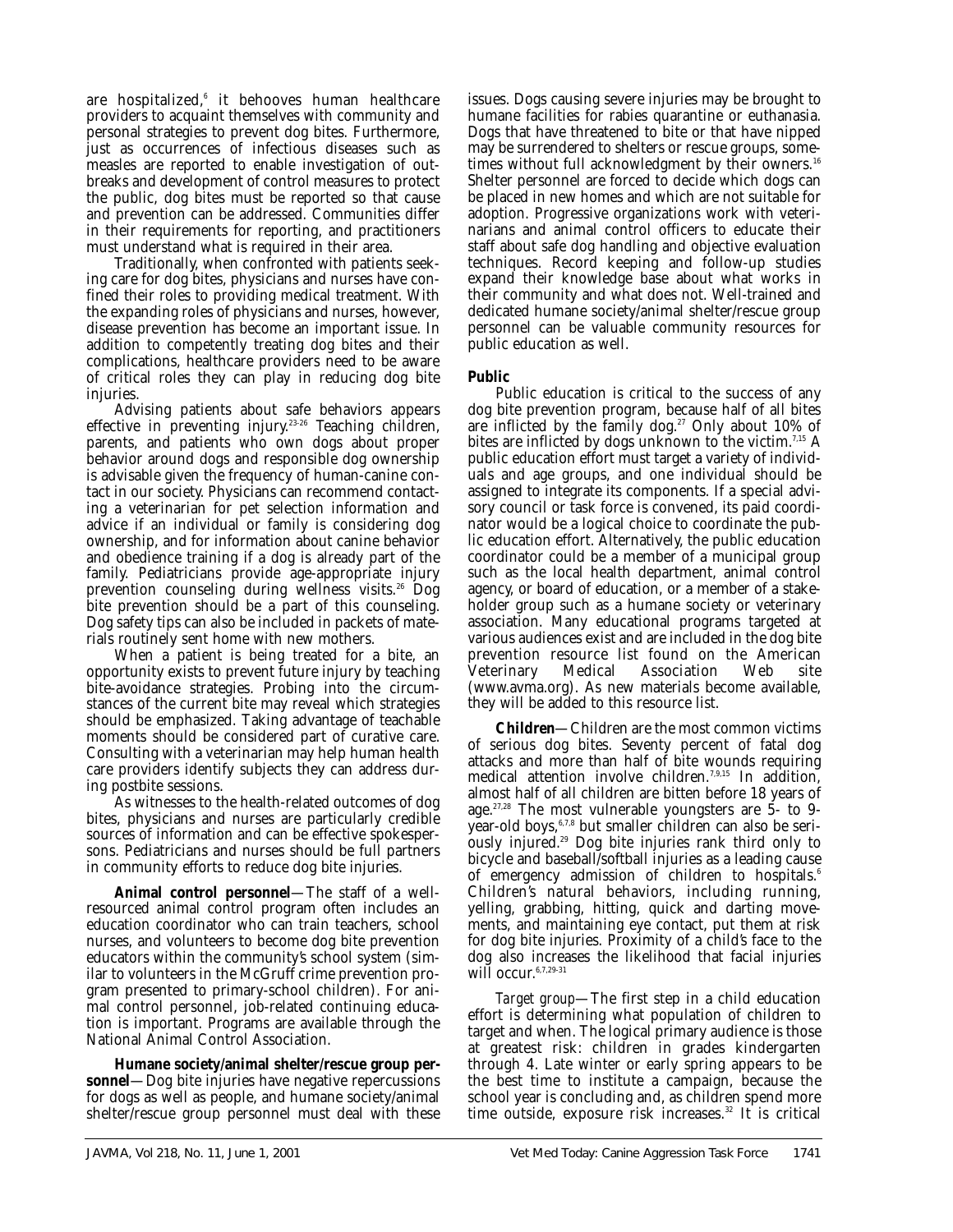that school administrators buy into the concept of a dog bite prevention program; therefore, requests to the school district must be made by committed convincing well-organized individuals. Because school curricula are crowded, time blocks for dog bite prevention education should be requested early within the school system's calendar year. If such a block of time is not available, an alternative is to have a veterinarian or physician present a 1-hour lecture or assembly program to the entire student body. Once dog bite prevention education has been included within the curriculum (or has been scheduled to be provided through a special lecture or assembly program), teachers, nurses, and volunteers should consider addressing the school's parent-teacher organization to inform parents of upcoming dog bite prevention training for their children.

*Secondary efforts*—Secondary targets include children in other settings, such as early education programs (eg, Head Start, day care centers, recreational centers, and camps).

*Identifying instructors*—Who teaches the material will depend on expertise within the community. For classroom instruction, teachers who have had in-service training, school nursing staff, health educators, or trained volunteers are logical choices. Stakeholder groups (eg, veterinarians, veterinary technicians, animal control officers, physicians, nurses, humane society staff) may provide a ready source of volunteers for classroom instruction and special programs.

**Adults**—Adult citizens must understand the need for and support a strong dog bite prevention program not only for their own safety but for the safety of others in their community. It is this understanding that gives a prevention program long-term stability. All adults should learn appropriate behaviors around dogs so that they can protect themselves, teach their own children, serve as an example for others, and reinforce appropriate behaviors in other children at every opportunity. Adults also serve as local eyes for animal control so that roaming dogs are controlled.

Educational materials sent home with school children, distributed by pediatricians during well-child visits, inserted in public utility bills, and produced by an enlightened local media are all reasonable approaches. Involving representatives of service organizations and community groups during a prevention program's planning and active stages will strengthen commitment.

Active adults (eg, joggers, bicyclists, golfers) whose outdoor activities provide greater exposure to dogs are most at risk for injury. To reach these individuals, bite prevention information should be provided to local interest groups, recreational facilities, and health clubs.

*Target group—*Primary adult targets within the community are those who have children and who are active in outdoor activities.

*Secondary efforts—*Secondary targets include individuals between the ages of 21 and 65 years.

*Identifying instructors*—Materials can be developed or selected by animal control personnel, veterinarians, veterinary technicians, or other people knowledgeable about dog behavior. Information can be distributed through a number of channels such as those identified above.

**The elderly**—As people age, they become more susceptible to injury and disease. Thinning skin increases risk of bruising, and a bite producing a simple puncture wound in a younger individual can cause a severe laceration in a senior citizen. Sensory perception decreases so that an elderly person may not see a threatening dog or may not be able to read its behavioral signals accurately. In addition, diminished motor skills mean that the elderly are less able to physically protect themselves or escape.

Another concern for the elderly is that their beloved pet may not be trustworthy around their grandchildren. Dogs not raised around small children or not frequently exposed to them may not be socialized toward them.<sup>1</sup> This increases the likelihood of aggressive behavior being directed toward these children.

An educational program for senior citizens can be implemented in various settings. Materials may be provided through community services for the elderly such as church groups, visiting nurse programs, meals-onwheels, recreational centers, or travel groups. Secondary targets are shopping malls and the media. Trained volunteers, especially from dog-associated professions, are logical sources of information. Human healthcare professionals can be an important source of information for the elderly because of the frequency of their interactions.

*Target group—*Primary targets are grandparents and people aged 60 years or older who have dogs in their homes.

*Secondary efforts—*Secondary targets include other individuals who are at least 60 years old.

*Identifying instructors*—Physicians can interact with these people during clinic visits. Animal control personnel, veterinarians, veterinary technicians, and people knowledgeable about dog behavior can select or produce resource information.

**Animal owners**—People who own dogs have a wide variety of views about their responsibilities. For some, dog care means providing food and water when the thought occurs to them. At the other end of this spectrum is the person who actively makes sure the pet is appropriately fed, well-trained, licensed, and healthy. Some individuals view dogs as disposable items that can be abandoned at any sign of trouble or expense. Once a community establishes acceptable standards for responsible ownership, dog owners must be informed of these expectations and related ordinances, and rules must be enforced. Owners and future owners must be educated about their unique set of responsibilities, which include appropriate pet selection, providing quality nutrition, housing, and medical care, compliance with confinement and licensing requirements,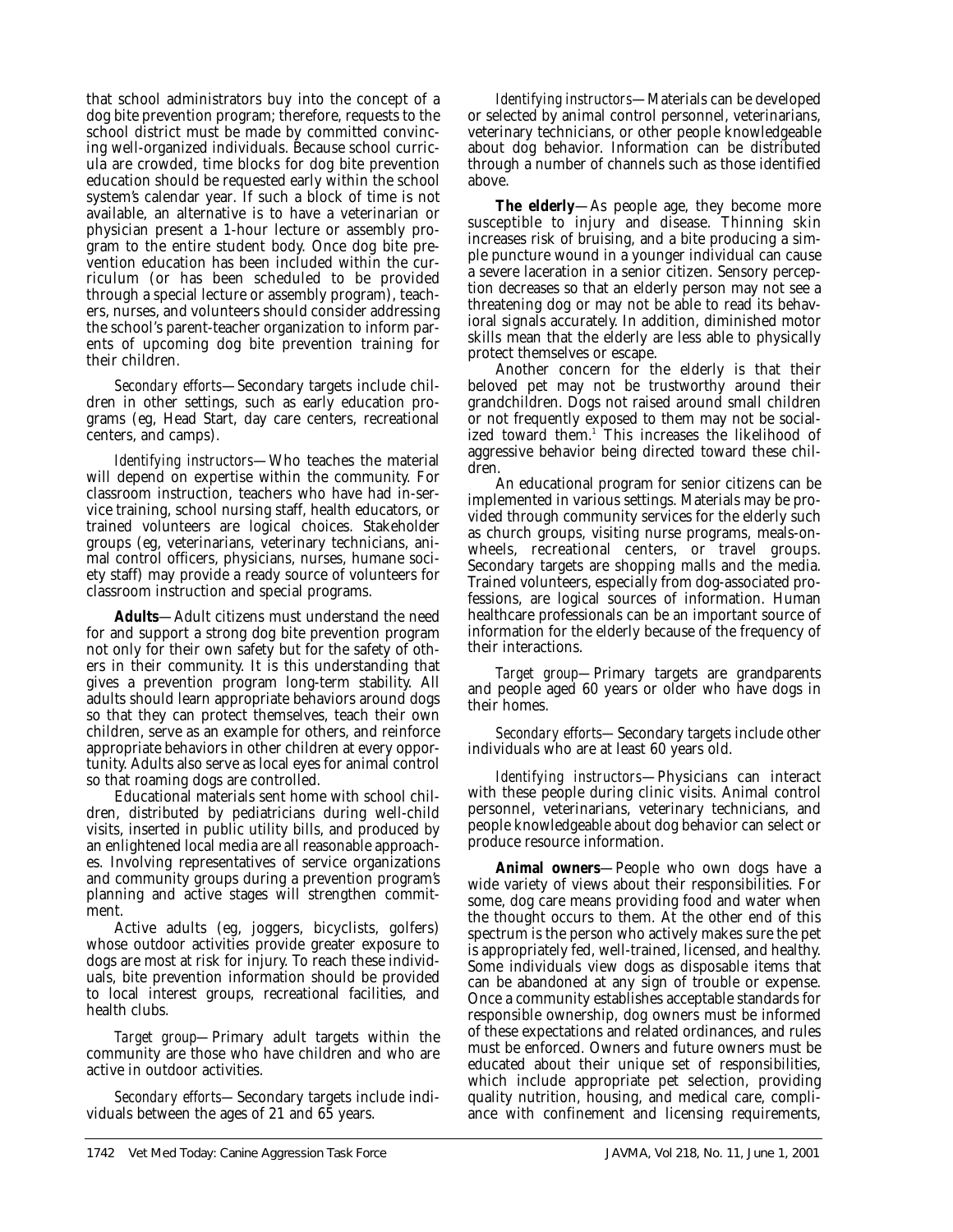appropriate behavioral training, and supervision of interactions between dogs and children. Citizens must understand that pet ownership is an ongoing responsibility, not a passive activity.

Dog owners can be provided with information through various avenues. Veterinarians and their staff are logical educators and distributors. Local dog clubs and trainers provide services to more conscientious owners. Businesses that sell pet foods and supplies should also be encouraged to provide bite prevention materials to their customers. Information can be distributed with utility bills, and animal shelters can provide classes for people who are considering acquiring a pet. Incentives for attendance at bite prevention classes could include reduced fees for licenses and coupons for vaccinations, food, and obedience classes. The most difficult group of dog owners to reach is those with minimal attachment to their pets. Although strong enforcement of local regulations will change some owners into former owners, most will continue to own dogs. Therefore, education should be an integral part of any enforcement program. A good working relationship with the judiciary is critical so that offenders of animal-related ordinances are required to take courses that emphasize responsible ownership.

*Target group—*Primary targets are adults who already own dogs.

*Secondary efforts—*Secondary targets are adults who are considering getting a new dog.

*Identifying instructors*—Information for this target audience can come from various sources, and its distribution should be approached in a number of ways. Animal control officers and members of the legal profession can describe what is expected regarding local regulations and the serious consequences if these regulations are violated. Veterinarians and their staff can educate owners about vaccinations, neutering, restraint, and other health care issues. Dog club members and trainers can assist by providing socialization and training instruction and can help educate owners about being good dog-owning neighbors.

**Victims**—When someone becomes a dog bite victim, a teachable moment is created. How useful that moment becomes in preventing future incidents depends tremendously on the seriousness of the bite and the fear response of the victim. Scare-producing or threatening events are good times for dog bite prevention information to be conveyed. However, the time surrounding a serious injury is generally too emotionally charged to be of value for dog bite prevention education.

Who provides information to victims depends, in part, on who is contacted about the incident. In addition to medical personnel, animal control's investigative efforts usually require a home visit. Routine visits to a physician should include gathering historical information about the patient's interactions with dogs to identify patients who would benefit from additional education. Media stories that reinforce correct approaches to prevention can also touch many when they are most receptive.

*Target group*—Individuals who have recently been bitten by a dog seriously enough to require medical attention but not so seriously as to have sustained severe injuries are the primary target.

*Secondary efforts—*Secondary targets are individuals who have been bitten by a dog in the past.

*Identifying instructors*—Medical professionals and animal control personnel are the individuals who encounter this group.

**Businesses**—Community businesses need to address dog bite prevention as well. Certain businesses (eg, veterinary clinics, grooming and boarding facilities, animal control, pet sitting agencies) revolve around direct contact with dogs, and employee education is critical from a safety and liability standpoint. Employees of other businesses will occasionally encounter dogs in the course of their daily job activities (eg, utility workers, police officers, parcel carriers, and emergency medical technicians). Training conducted by an animal control officer or other knowledgeable professional may provide employees with the tools they need to safely handle contacts with at-large animals, attack/guard dogs, or dogs who simply reside on the premises of those facilities where they do business.

*Target group—*Primary targets are employees and business owners who will be working with dogs on a daily basis.

*Secondary efforts*—Employees of companies who are likely to encounter dogs in their daily business activities can be considered secondary targets.

*Identifying instructors*—Animal control personnel, veterinarians, veterinary technicians, and dog trainers who are experienced at dealing with dogs in a variety of environments. These individuals will need to customize presentations to the type of situations most likely encountered by the target audiences.

## Media

The local media play an important role in a community's efforts at bite prevention. For this reason, it is suggested that 1 member of the advisory council or task force be a media representative. In addition, the advisory council can be proactive in helping the media convey important and appropriate messages. Sensational events provide an opportunity to convey important messages. Regular features can reinforce principles and keep educational efforts flowing.

### **Know the media**

Your key to the public eye and ear is a selective upto-date list of local media contacts who have an interest in animal issues. Such a list can be developed by undertaking a comprehensive media survey. Check the local library for publications that list names, telephone numbers, and short descriptions of your community's media outlets. Call each office or studio to discover which desks or departments should receive your inquiries and press releases. Read local newspapers and listen to local radio and television news and feature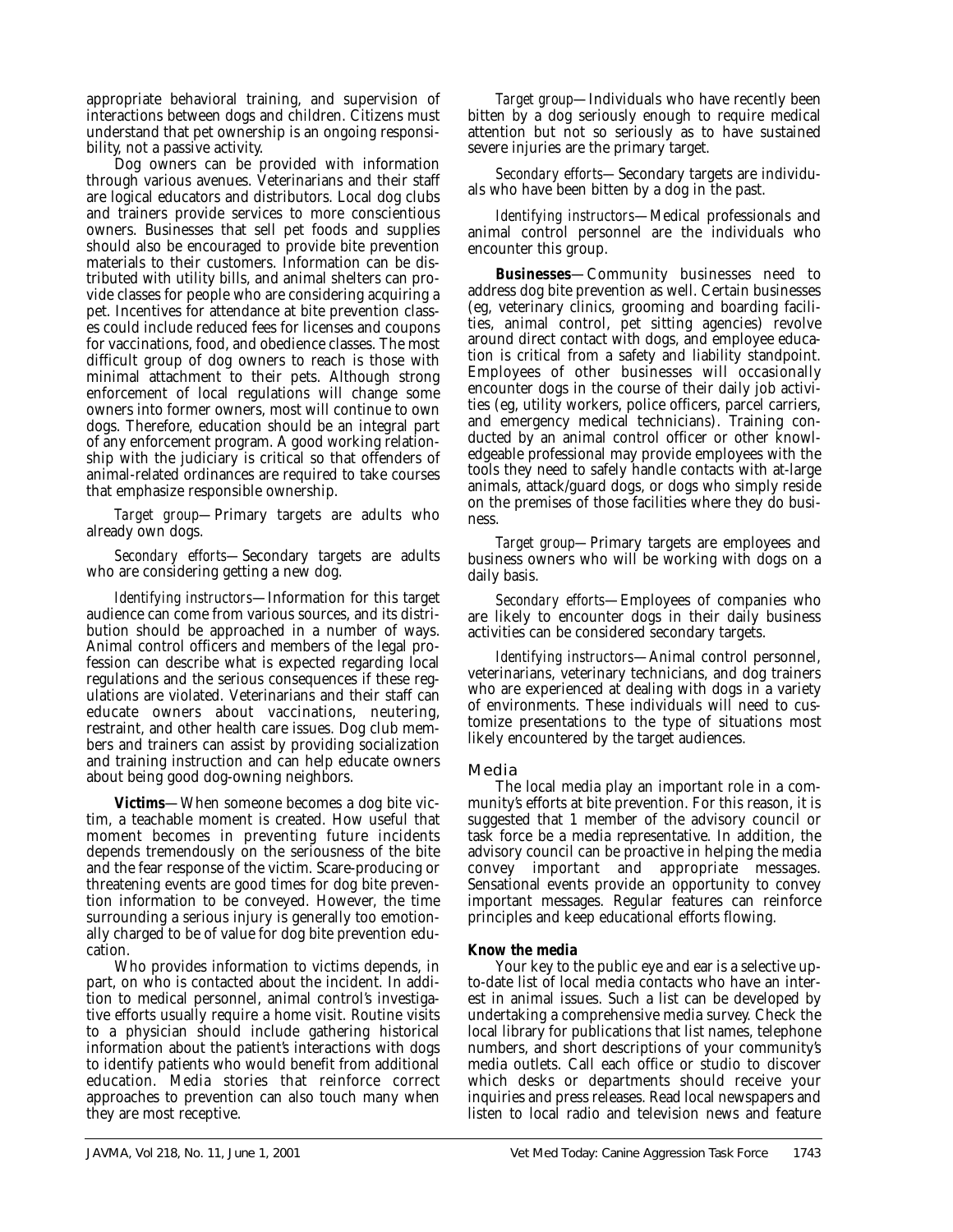programs to identify reporters and hosts who address animal issues. Finding out whether these individuals gather their own news or use wire services will allow you to target press releases and materials to those who are most likely to use them. Contact local freelance writers to see whether they would be willing to feature a bite prevention message in an upcoming piece. Be aware that your media list will be dynamic, and take time to update the names of specific contacts. Once a helpful story is published, or a reporter conveys your message during a broadcast, be sure to acknowledge that effort by sending a thank-you note or making an appreciative telephone call.

## **A spokesperson**

The community should identify a spokesperson who has the expertise to address complicated dog biterelated issues, and this individual should be provided with media training so that he/she becomes an effective communicator with the print and broadcast media. It is the spokesperson's responsibility to convey information clearly, accurately, and promptly. In various situations, this individual can identify when there are not enough animal control officers to prevent dog packs from forming or when a dog has been "sicced" on a person as a weapon. A knowledgeable and effective communicator can turn a publicized bite into a learning opportunity by providing suggestions on how that bite could have been prevented (eg, the dog was not appropriately controlled or confined, or a child was left unsupervised).

### **Have information readily available**

The advisory council or task force should create a 1-page fact sheet for use by the media and the spokesperson. This fact sheet should include the number of dog bite incidents occurring in the community during the past year, the number of dogs in the community, the number of licensed dogs in the community, what local laws govern dog ownership and control, and to whom problems should be reported. A list of community resources should also be available.

### **Ways to effectively convey information**

Because animal stories are popular with the media, there are numerous opportunities to convey bite prevention information. Local broadcast programs and newspapers find regular segments about animals popular with viewers/listeners/readers, and most of those spots have enough time for short lessons. Another approach is to proactively bring animal stories to the media. Examples include a story about a shelter dog that visits nursing homes after being rescued and appropriately trained, a description of a guide or "hero" dog's training, or warm-weather tips for pets. Effective mechanisms for providing information vary with the medium but include:

**News releases**—Releases may be provided to print, radio, or television outlets. Releases should be double-space typed on stationery that provides the source of the announcement (ie, the advisory council or task force). Include the subject of the news release and contact information in the upper left corner. The mailing date of the release should be indicated along the right margin. The release should be written in inverted pyramid style, placing the most important information at the beginning. Releases should be limited to 1 page if possible.

**Interviews**—Interviews may be conducted by print, radio, or television reporters or hosts and, in the case of television and radio, may be live or taped. The individual being interviewed must be an excellent communicator and intimately familiar with dog bite issues and prevention. The interviewee may request a preinterview to get a grasp of the direction of the interview. It is advisable to tell the interviewer which issues you would definitely like to see addressed. Answers should be structured according to the program's time limits.

**Talk shows**—Most of the principles that apply to interviews also apply to talk shows, but in this situation there usually will be interaction with guests (who often hold opposing views), potentially with an audience, and with the host. Running through mock discussions prior to participation is helpful. Responses to questions or comments from those with opposing views should always be factual, sincere, and polite.

**Public affairs programs**—Many stations air 2 or 3 programs a week in which the station's news staff or station management interview a newsmaker, a spokesperson from an activist group, or a public relations representative from an industry. Issues in the news are often addressed by such programming. These provide a good opportunity to make your community aware of bite prevention efforts and to elicit support. Access to these programs may be requested by sending a letter to the station manager.

**Bulletin board and community announcements—** Many local television stations donate air time to announcements of community events. These are often broadcast in calendar format. This is an easy way to publicize educational events and responsible pet ownership classes.

**Editorials**—Editorials are used by print, radio, and television reporters to present their views on issues of public interest. Prepared statements describing the advisory council's approach to dog bite prevention can be provided to reporters for use in preparing an editorial or may be provided if a reporter presents an opposing viewpoint.

**Public service announcements**—Many radio and television stations donate time for **public service announcements (PSA)**; however, public service groups cannot specify when your PSA is to be aired. It is acceptable to suggest when you believe airing your PSA will be most effective. Most PSAs run for 30 to 60 seconds, although 10- and 20-second spots are also used. To mitigate the costs associated with production, you may want to contact local stations to see whether they offer sponsored placements, in which local advertisers donate time for specific public service messages. Public service announcements may consist of script only, sight and sound (simple or complex), or 16-mm film or videotape.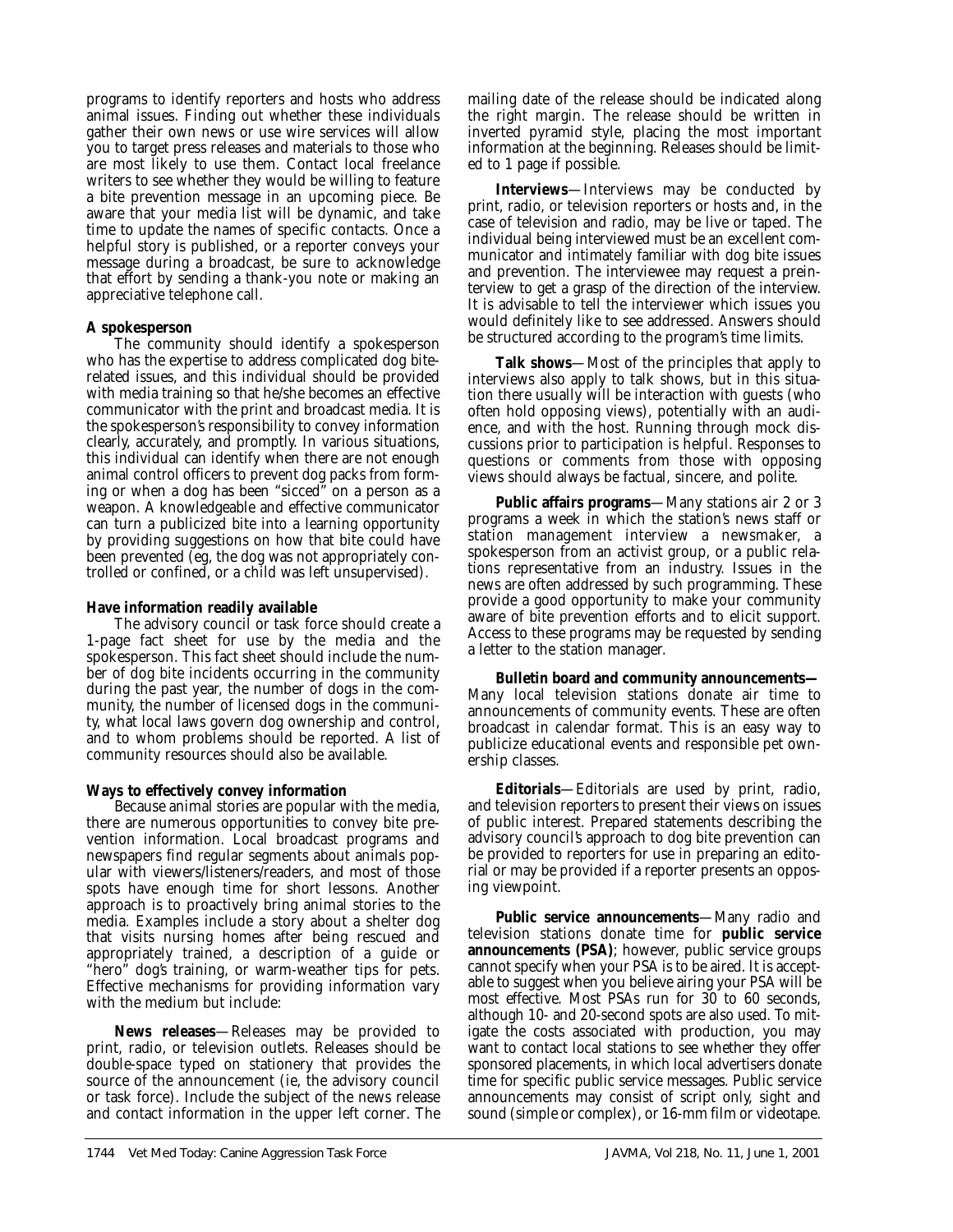a See www.avma.org for additional and updated information.

**bAnderson RD, Nevada Department of Public Health, Reno, Nev:** Personal communication, 1999.

<sup>c</sup>National Center for Injury Prevention and Control. *Resource guideline for state and local injury control programs*; in preparation.

#### References

1. Beaver BV. *Canine behavior: a guide for veterinarians*. Philadelphia: WB Saunders Co, 1999.

2. Wise JK, Yang JJ. Dog and cat ownership, 1991–1998. *J Am Vet Med Assoc* 1994;204:1166–1167.

3. Center for Information Management. *US pet ownership and demographics sourcebook*. Schaumburg, Ill: American Veterinary Medical Association, 1997.

4. Sacks JJ, Kresnow M, Houston B. Dog bites: how big a problem? *Inj Prev* 1996;2:52–54.

5. Quinlan KP, Sacks JJ. Hospitalizations for dog bite injuries. *JAMA* 1999;281:232–233.

6. Weiss HB, Friedman DI, Coben JH. Incidence of dog bite injuries treated in emergency departments. *JAMA* 1998;2711:51–53.

7. Wright JC. Canine aggression toward people: bite scenarios and prevention. *Vet Clin North Am Small Anim Pract* 1991;21:299–314.

8. Parrish HM, Clack FB, Brobst D, et al. Epidemiology of dog bites. *Public Health Rep* 1959;74:891–903.

9. Sacks JJ, Sattin RW, Bonzo SE. Dog bite-related fatalities from 1979 through 1988. *JAMA* 1989;262:1489–1492.

10. Sacks JJ, Lockwood R, Hornreich J, et al. Fatal dog attacks, 1989-1994. *Pediatrics* 1996;97:891–895.

11. Beaver BV. Human-canine interactions: a summary of perspectives. *J Am Vet Med Assoc* 1997;210:1148–1150.

12. Lockwood R. Vicious dogs: communities, humane societies, and owners struggle with a growing problem. *Comm Anim Control* 1996;Mar/Apr:12–14.

13. Podberscek AL. Dog on a tightrope: the position of the dog in British society as influenced by press reports on dog attacks (1988 to 1992). *Anthrozoös* 1994;7:232–241.

14. Sacks JJ, Sinclair L, Gilchrist J, et al. Breeds of dogs involved in fatal attacks in the United States between 1979 and 1998. *J Am Vet Med Assoc* 2000;217:836–840.

15. Gershman KA, Sacks JJ, Wright JC. Which dogs bite? A case-control study of risk factors. *Pediatrics* 1994;93:913–917.

16. Line SW. Factors associated with surrender of animals to an urban humane society, in *Proceedings*. 135th AVMA Annu Conv, 1998;345–348.

17. Mays J. How many ACOs should you have? *NACA News* 1998;Jan/Feb:27.

18. American Humane Association, American Veterinary Medical Association, The Humane Society of the United States, Pet Food Institute. *Model dog and cat control ordinance.* Schaumburg, Ill: American Veterinary Medical Association, 1976.

19. National Association of State Public Health Veterinarians. *Compendium of animal rabies control*. *J Am Vet Med Assoc* 1999; 214:198–202.

20. Marmer L. The new breed of municipal dog control laws: are they constitutional? *University of Cincinnati Law Review* 1984;53:1067–1081.

21. Hart BL. Selecting, raising, and caring for dogs to avoid problem aggression. *J Am Vet Med Assoc* 1997;210:1129–1134.

22. Voith VL, Wright JC, Danneman PJ. Is there a relationship between canine behavior problems and spoiling activities, anthropomorphism, and obedience training? *Appl Anim Behav Sci* 1992;34: 263–272.

23. Quinlan KP, Sacks JJ, Kresnow M. Exposure to and compliance with pediatric injury prevention counseling—United States, 1994. *Pediatrics* 1998;102:E55.

24. Miller TR, Galbraith M. Injury prevention counseling by pediatricians: a benefit-cost comparison. *Pediatrics* 1995;96:1–4.

25. Bass JL, Christoffel KK, Widome M, et al. Childhood injury prevention counseling in primary care settings: a critical review of the literature. *Pediatrics* 1993;92:544–550.

26. Committee on Injury and Poison Prevention, American Academy of Pediatrics. Office-based counseling for injury prevention. *Pediatrics* 1994;94:566–567.

27. Jones BA, Beck AM. Unreported dog bites and attitudes towards dogs. In: Anderson RK, Hart BL, Hart LA, eds. *The pet connection: its influence on our health and quality of life*. Minneapolis: University of Minnesota, 1984;355–363.

28. Beck AM, Jones BA. Unreported dog bites in children. *Public Health Rep* 1985;100:315–321.

29. Thompson, PG. The public health impact of dog attacks in a major Australian city. *Med J Aust* [serial online] 1997;167:129–132. Available at: http://www.mja.com.au. Accessed April 24, 2000.

30. Wright JC. Severe attacks by dogs: characteristics of the dogs, the victims, and the attack settings. *Public Health Rep* 1985;100:55–61.

31. Karlson TA. The incidence of facial injuries from dog bites. *JAMA* 1984;251:3265–3267.

32. Harris D, Imperato PJ, Oken B. Dog bites—an unrecognized epidemic. *N Y Acad Med Bull* 1974;50:981–1000.

33. American Animal Hospital Association. Owner education is key to preventing pet behavior problems. *Paw Prints* 1995;Spring.

34. Arkow P. Animal control laws and enforcement. *J Am Vet Med Assoc* 1991;198:1164–1172.

35. Borchelt PL, Lockwood R, Beck AM, et al. Attacks by packs of dogs involving predation on human beings. *Public Health Rep* 1983;98:57–66.

36. Centers for Disease Control and Prevention. Dog-bite related fatalities United States, 1995-1996. *MMWR Morb Mortal Wkly Rep* 1997;46:463–467.

37. Hannah HW. Municipal animal control ordinances—some legal issues. *J Am Vet Med Assoc* 1998;213:38–39.

38. Hannah HW. Legal issues involved in the control of dangerous dogs. *J Am Vet Med Assoc* 1994;204:735–736.

39. Hannah HW. Dog-bite statutes. *J Am Vet Med Assoc* 1989;195:908–909.

40. Hannah HW. Veterinarians, dog bite statutes, and liability. *J Am Vet Med Assoc* 1981;179:662–663.

41. Lauer EA, White WC, Lauer BA. Dog bites: a neglected problem in accident prevention. *Am J Dis Child* 1982;136:202–204.

42. Lockwood R, Rindy K. Are "pit bulls" different? An analysis of the pit bull terrier controversy. *Anthrozoös* 1987;1:2–8.

43. Moss SP, Wright JC. The effects of dog ownership on judgments of dog bite likelihood. *Anthrozoös* 1987;1(2):95–99.

44. Podberscek AL, Blackshaw JK. Dog bites: why, when and where? *Aust Vet Pract* 1990;20:182–186.

45. AVMA animal welfare forum: human-canine interactions. *J Am Vet Med Assoc* 1997;210:1121–1154.

46. Segan DJ. When the dog bites: strategies for emergency management. *The Physician and Sportsmedicine* 1994;22:67–69.

47. Sosin DM, Sacks JJ, Sattin RW. Causes of nonfatal injuries in the United States, 1986. *Accid Anal Prev* 1992;24:685–687.

48. American Veterinary Medical Association. *Zoonosis updates from the Journal of the American Veterinary Medical Association.* Schaumburg, Ill: American Veterinary Medical Association, 1995.

49. AVMA Committee on the Human-Animal Bond. *The veterinarian's way of selecting a proper pet*. Schaumburg, Ill: American Veterinary Medical Association, 1986.

50. American Veterinary Medical Association. Dangerous animal legislation (position statement). *2001 AVMA membership directory and resource manual*, 2000:86.

51. Beaver BV. Profiles of dogs presented for aggression. *J Am Anim Hosp Assoc* 1993;29:564–569.

52. Borchelt PL. Aggressive behavior of dogs kept as companion animals: classification and influence of sex, reproductive status and breed. *Appl Anim Ethol* 1983;10:45–61.

53. Hart BL, Hart LA. Selecting pet dogs on the basis of cluster analysis of breed behavior profiles and gender. *J Am Vet Med Assoc* 1985;186:1181–1185.

54. Hart BL, Miller MF. Behavioral profiles of dog breeds. *J Am Vet Med Assoc* 1985;186:1175–1180.

55. Hopkins SG, Schubert TA, Hart BL. Castration of adult male dogs: effects on roaming, aggression, urine marking, and mounting. *J Am Vet Med Assoc* 1976;168:1108–1110.

56. Horwitz D. Pet misbehavior: the human-animal bond at risk. *Adv Small Anim Med Surg* 1998;11:1–3.

57. Landsberg GM. The distribution of canine behavior cases at three behavior referral practices. *Vet Med* 1991;Oct:1011–1018.

58. Landsberg B, Hunthausen W, Ackerman L. *Handbook of*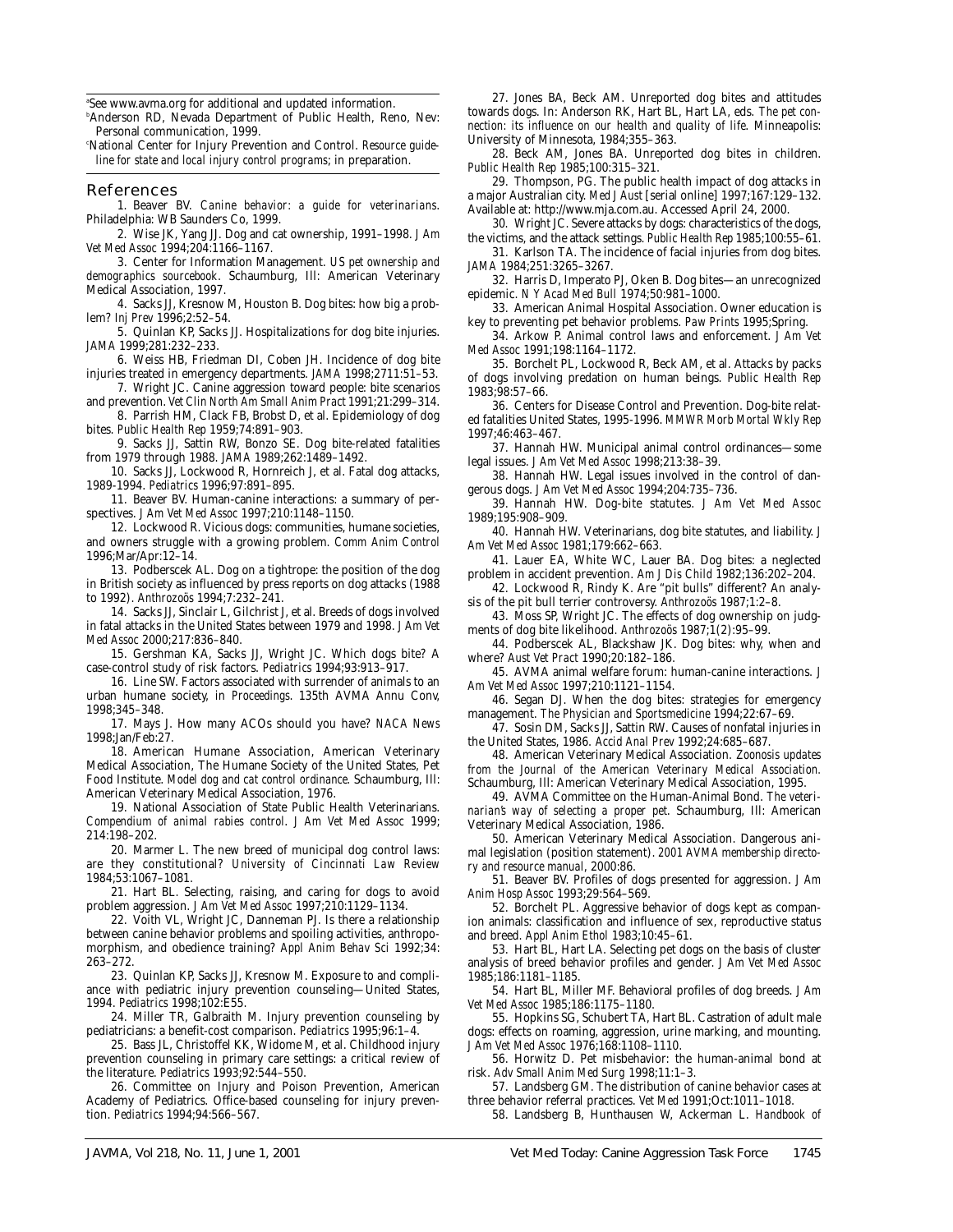*behaviour problems of the dog and cat*. Boston: Butterworth-Heinemann, 1997;129–150.

59. Lund JD, Vestergaard KS. Development of social behaviour in four litters of dogs (*Canis familiaris*). *Acta Vet Scand* 1998;39:183–193.

60. Mathews JR, Lattal KA. A behavioral analysis of dog bites to children. *Dev Behav Ped* 1994;15:44–52.

61. Neilson JC, Eckstein RA, Hart BL. Effects of castration on problem behaviors in male dogs with reference to age and duration of behavior. *J Am Vet Med Assoc* 1997;211:180–182.

62. Netto WJ, Planta DJU. Behavioural testing for aggression in the domestic dog. *Appl Anim Behav Sci* 1997;52:243–263.

63. O'Farrell V, Peachey E. Behavioural effects of ovariohysterectomy on bitches. *J Small Anim Pract* 1990;31:595–598.

64. Overall K. When dogs bite: what you don't know can kill dogs. *DVM Newsmagazine* 1998;Apr:13S–20S.

65. Overall K. *Clinical behavioral medicine for small animals*. St Louis: Mosby, 1997;88–137.

66. Overall KA. Sex and aggression. *Canine Pract* 1996;20:16–18.

67. Overall K. Fearful aggression, anxiety case leads to intensive behavior modification protocol. *DVM Newsmagazine* 1995;May: 6S–10S.

68. Overall KL. Early intervention by owner can help prevent inappropriate play aggression. *DVM Newsmagazine* 1993;26(9):43.

69. Reisner IR, Erb HN, Houpt KA. Risk factors for behaviorrelated euthanasia among dominant-aggressive dogs: 110 cases (1989–1992) *J Am Vet Med Assoc* 1994;205:855–863.

70. Tan JS. Human zoonotic infections transmitted by dogs and cats. *Arch Intern Med* 1997;157:1933–1943.

71. Underman AE. Bite wounds inflicted by dogs and cats. *Vet Clin North Am Small Anim Pract* 1987;17:195–207.

72. Wright JC. Canine aggression: dog bites to people. In: Voith VL, Borchelt PL, eds. *Readings in companion animal behavior.* Trenton, NJ: Veterinary Learning Systems, 1996:240–246.

73. Zoonotic diseases in the immunocompromised: roles of physicians and veterinarians. *Am Assoc Food Hyg Veterinarians News-O-Gram* 1998;Nov/Dec:14–15.

74. American Veterinary Medical Association. *People and animals sharing the world.* Schaumburg, Ill: American Veterinary Medical Association, 1993.

75. Fleisher GR. The management of bite wounds. *N Engl J Med* 1999;340:138–140.

76. Talan DA, Citron DM, Abrahamian FM, et al. Bacteriologic analysis of infected dog and cat bites. *N Engl J Med* 1999;340:85-92.

### **Appendix 1**

Groups potentially involved in dog bite prevention

A model program for preventing dog bites begins with assembling a local coalition. Wide representation of community views on the coalition helps ensure sufficient input and community acceptance of the program. Key players include:

- ? animal control officials<br>? attorneys, judges<br>? business sector (eq, lo
- attorneys, judges
- ? business sector (eg, local business leaders, insurance companies, pet stores)
- ? dog breeders and trainers<br>? educational system (eq. so
- ? educational system (eg, schools, parent-teacher organizations)
- ? health departments and public health associations<br>? humane societies
- ? humane societies<br>? human healthcare
- human healthcare providers and associations (eg, nurses, pediatricians, community health centers, emergency medical service and ambulance companies, health maintenance organizations, hospitals, managed care organizations, medical associations, medical examiners' and coroners' offices, schools of medicine and public health, trauma centers)
- ? kennel clubs, dog clubs, assistance dog organizations
- 
- local government officials
- ? law enforcement agencies<br>? local government officials<br>? media
- ? media<br>? occup occupational safety organizations, agencies, and groups (eg, firefighters, meter readers)
- ? veterinary care providers and associations, allied staff, clinics, schools of veterinary medicine and veterinary technology
- ? volunteer nonprofit organizations (eg, boy/girl scouts; various "Y"s; 4-H clubs; chapters of the American Red Cross, Safe Kids, National Safety Council, and National Fire Protection Association; foundations; United Way; and civic groups [Kiwanis, Rotary])
- ? other groups (eg, sports recreation clubs [joggers, bicyclists], automobile clubs, extension offices)

*Continued on next page.*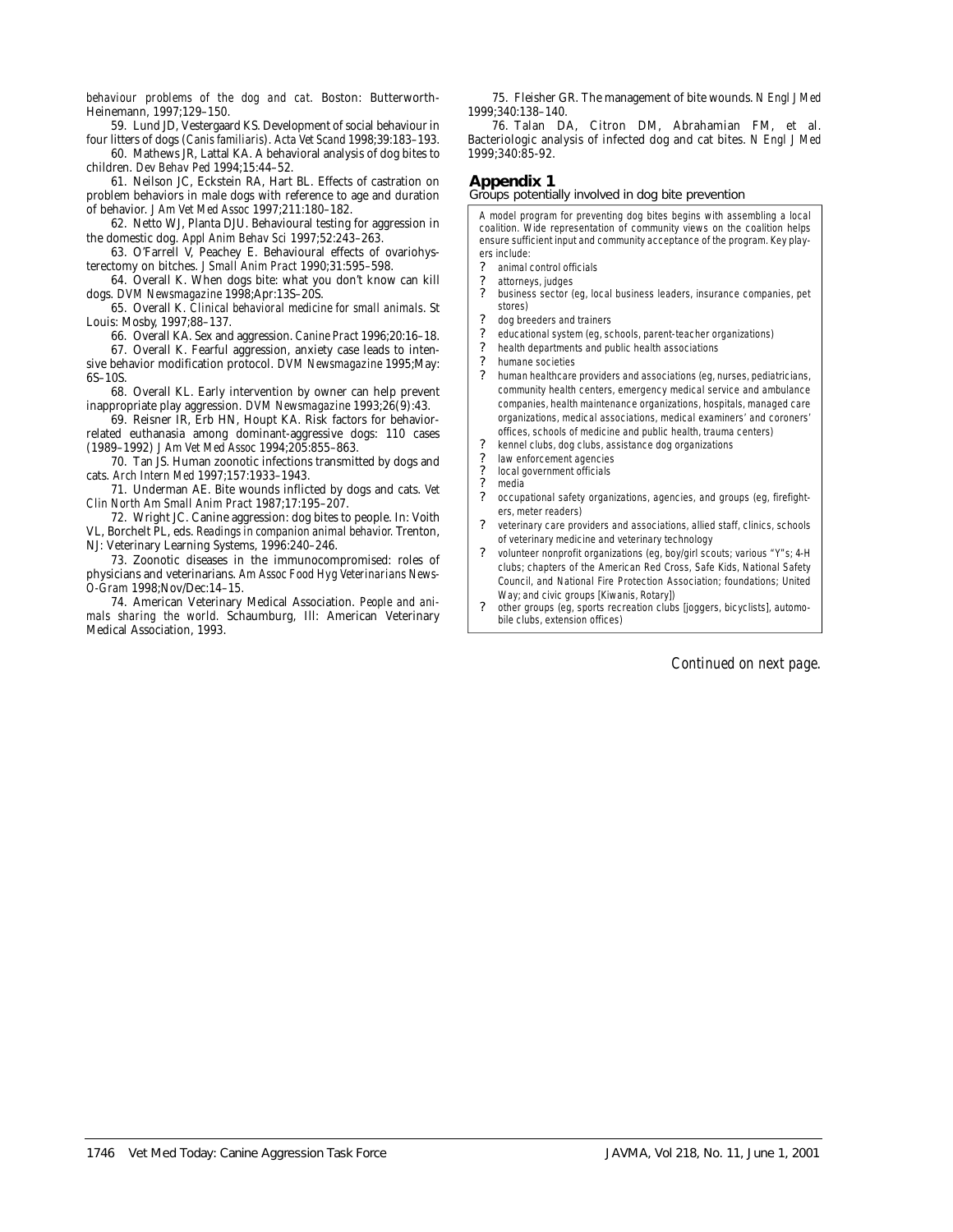#### **Appendix 2**

#### Model dog and cat control ordinance

Originally produced and published jointly by the American Veterinary Medical Association, the<br>American Humane Association, the Humane Society of the United States, and the Pet Food<br>Institute in 1976. Modifications have bee *and definitions concerning "dangerous" animals.*

#### **Section 1. Definitions**

As used in this ordinance the following terms mean:

- 
- 
- Animal—For the purpose of this ordinance, animal shall mean dog or cat.<br>Animal control authority—The person or persons designated to enforce this ordinance.<br>Animal establishment—Any pet shop, grooming shop, animal auction, 99-198, and 101-624.
- *Animal shelter—*Facility designated or recognized by the [jurisdiction]\* for the purpose of impounding and caring for animals. *At large—*A dog or cat shall be deemed to be at large when off the property of the owner and not
- under restraint.
- *Humane manner—*Care of an animal to include, but not be limited to, adequate heat, ventilation and sanitary shelter, wholesome food and water, consistent with the normal requirements and feedings habits of the animal's size, species, and breed.
- *Kennel—*An establishment kept for the purpose of breeding, selling, or boarding dogs or cats or
- engaged in training dogs or cats.<br>Licensing authority—The agency or department of [jurisdiction] or any designated representative<br>thereof charged with administering the issuance and/or revocation of permits and licenses under the provisions of this ordinance.
- *Livestock guarding dogs—*Dogs kept for the primary purpose of protecting livestock from predatory attacks.
- *Neutered—*Rendered permanently incapable of reproduction.
- *Nuisance*—A dog or cat shall be considered a nuisance if it: damages, solis, defiles, or defecates on private property other than the owner's or on public walks and recreation areas uness such waste is immediately removed
- domestic animals on public property.<br>Owner—A person having the right of property or custody of a dog or cat or who keeps or harbors<br>a dog or cat or knowingly permits a dog or cat to remain on or about any premises occupied that person.
- *Person—*Any individual, corporation, partnership, organization, or institution commonly recog-
- nized by law as a unit.<br>*Pet shop*—An establishment engaged in the business of buying or selling, at retail, dogs or cats<br>or other animals for profit-making purposes.<br>Restraint—A dog or cat shall be considered under restra
- of its owner or secured by a leash or lead or under the control of a responsible person.
- "Dangerous" dog or cat—A dog or cat that without justification attacks a person or domestic animal causing physical injury or death, or behaves in a manner that a reasonable person would<br>helieve poses an unjustified immine sons or domestic animals.

#### **Section 2. Licensing and rabies vaccination**

- a. Except as provided in Section 3, no person shall own, keep, or harbor any dog or cat over<br>four (4) months of age within [jurisdiction] unless such dog or cat is vaccinated and<br>licensed. The provisions of this section do research facility or held in a veterinary medical facility or government operated or licensed animal shelter.
- b. All dogs and cats shall be vaccinated against rabies by a licensed veterinarian, in accor-<br>dance with the latest "Compendium of Animal Rabies Prevention and Control" authored by<br>the National Association of State Public
- *Journal of the American Veterinary Medical Association*. c. A certificate of vaccination shall be issued to the owner of each animal vaccinated on a form recommended by the Compendium. Each owner shall also receive a durable vaccination tag<br>indicating the year in which it was issued.<br>d. Application for a license must be made within thirty (30) days after obtaining a dog or
- over 4 months of age, except that this requirement will not apply to a nonresident keeping a dog or cat with the [jurisdiction] for no longer than sixty (60) days.
- Written application for a dog or cat license shall be made to the [licensing authority] and<br>shall include the name and address of the owner and the name, breed, color, age, and sex<br>of the dog or cat. Applicants also shall
- current rabies vaccination. e. The licensing period shall be for ‡ year(s). License renewal may be applied for within sixty 60) days prior to the expiration date. New residents must apply for a license within thirty (30))<br>days of establishing residence.<br>f. A license shall be issued after payment of a fee of \$\_\_\_\_ for each unneutered dog or
- \$\_\_\_\_ for each neutered dog or cat.§ Persons who fail to obtain a license as required with-in the time period specified in this section will be subjected to a delinquent fee of \$\_\_\_\_ .
- 
- g. License fees shall be waived for dogs serving the blind or deaf or government-owned dogs<br>- used for law enforcement. All other licensing provisions shall apply.<br>h. Upon acceptance of the license application and fee, the
- durable license tag including an identifying number, year of issuance, city, county, and state. Both rabies and license tags must be attached to the collar of the dog or cat.II Tags must be worn at all times and are not transferable. [Licensing authority] shall maintain a record of all licenses issued, and such records shall be available to the [animal control authority].

- **Section 3. Permits** a. No person shall operate an animal establishment without first obtaining a permit in compliance with this section
- Interpretive succession the gin with the first day of the fiscal year and shall run for one (1) year. Renewal applications for permits may be made within sixty (60) days prior to the expiration<br>date. Application for a permit to establish a new breeding animal establishment under the<br>provisions of this ordinance may be made
- c. Annual permits shall be issued upon payment of the applicable fee: i. For each kennel authorized to house less than six (6) dogs or cats \$ \_\_\_\_
	- ii. For each kennel authorized to house six (6) but not more than
	- forty-nine (49) dogs or cats<br>iii. For each kennel authorized to house fifty (50) or more dogs and cats \$
	-
- 
- iv. For each pet shop<br>v. For other animal establishments<br>d. A person who maintains a kennel of six (6) or more dogs or cats for breeding purposes may<br>pay an annual permit fee or may elect to license individual dogs or cats

Section 2. Every facility regulated by this ordinance shall be considered a separate enter-prise, requiring an individual permit.

- e. Under the provisions of this ordinance, no permit fee shall be required of any animal shelter. All other provisions shall apply. Any change in the category under which a permit is issued<br>shall be reported to the [licensing authority] within sixty (60) days, whereupon reclassifica-<br>tion and appropriate adjustment of
- Failure to comply with the provisions of this section is subject to a fine of \$

- Section 4. Issuance and revocation of permits and licenses<br>
2. The [appropriate authority] may revoke any permit or license if the person holding the per-<br>
mit or license refuses or falls to comply with this ordinance, the
- cation, the [licensing authority] may refuse to issue or may revoke a permit or license. c. It shall be a condition of issuance of any permit for an animal establishment that the [appro
	- priate authority] shall be permitted to inspect any and all animals and the premises where<br>such animals are kept at any reasonable tlime during normal business hours. Where a per-<br>init is revoked for any cause, or pending

#### **Section 5. Owner responsibility**

- a. All dogs and cats shall be kept under restraint.<br>
b. Every "dangerous" dog or cat, as determined by the [appropriate authority], shall be con-<br>
fined by its owner within a building or secure enclosure and shall be secur
- 
- held responsible for every behavior of such dog or cat under the provisions of this ordinance.<br>d. Failure to comply with the provisions of this section shall be subject to a fine of \$\_\_\_\_\_.<br>e. Dog and cat owners
- form of microchip, tag, or other means to allow easy determination of the owners.<br>I. Livestock guarding dogs shall be exempt from nuisance regulations when performing duties.<br>protecting livestock on premises owned or contr

#### **Section 6. Impoundment**

- a. Any dog or cat found running at large shall be impounded by the [animal control authority] in<br>an animal shelter and confined in a humane manner. Immediately upon impounding a dog<br>or cat, the [animal control authority] s and inform such owner of the conditions whereby custody of the animal may be regained.
- Dogs and cats not claimed by their owners within a period of [five (5) full days]¶ in which the<br>shelter is open to the public shall become the property of the [jurisdiction].<br>b. When a dog or cat is found running at large violation in lieu of impounding the animal.
- c. In the event that the [appropriate authority] finds dogs or cats to be suffering, it shall have<br>the right forthwith to remove or cause to have removed any such animals to a safe place for<br>care at the owner's expense or all expenses so incurred.
- Disposal of an animal by any method specified here in does not relieve the owner of liability for violations and any accrued charges.

#### **Section 7. Redemption**

- a. Any animal impounded may be redeemed by the owner thereof within five (5) days upon pay-<br>ment of an impoundment fee of  $\sum_{n=1}^{\infty}$ , provided that if any such animal has been previous-<br>ly impounded, the impoundment fe
- b. Any animal confined for rabies quarantine, evidence, or other purpose may be redeemed by the owner thereof upon payment of a fee of \$\_\_\_\_ . c. No animal required to be licensed or vaccinated under this ordinance may be redeemed until
- provisions for such licensing have been fulfilled.

#### **Section 8. Adoption**

An adoption fee of \$\_\_\_ shall be assessed at the time of adoption. No dog or cat shall be<br>released for adoption as a pet without being neutered or without a written agreement from the<br>adopter quaranteeing that the animal w erinary costs may be assessed above and beyond the adoption fee.

#### **Section 9. Interference**

No person shall interfere with, hinder, or molest any agent of the [animal control authority] in the<br>performance of any duty as herein provided.<br>Any person violating this section shall be deemed guilty of a misdemeanor and

**Section 10. Repeals (conflicting ordinances)** All other ordinances of the [jurisdiction] that are in conflict with this ordinance are hereby repealed to the extent of such conflict.

#### **Section 11. Severability**

If any part of this ordinance shall be held invalid, such part shall be deemed severable and the invalidity thereof shall not affect the remaining parts of this ordinance.

**Section 12. Applicability** This ordinance shall be in full force and effect upon the expiration of days after its passage and publication.

#### **Section 13. Safety clause**

The [jurisdiction] hereby finds, determines, and declares that this ordinance is necessary for the immediate preservation of the public health, safety, and welfare of the [jurisdiction] and the inhabitants thereof

\*For all occurrences of [], communities should insert their applicable agency. The organizations developing this model ordinance recommended that licensing lags show, in addition to the license number, the city or county a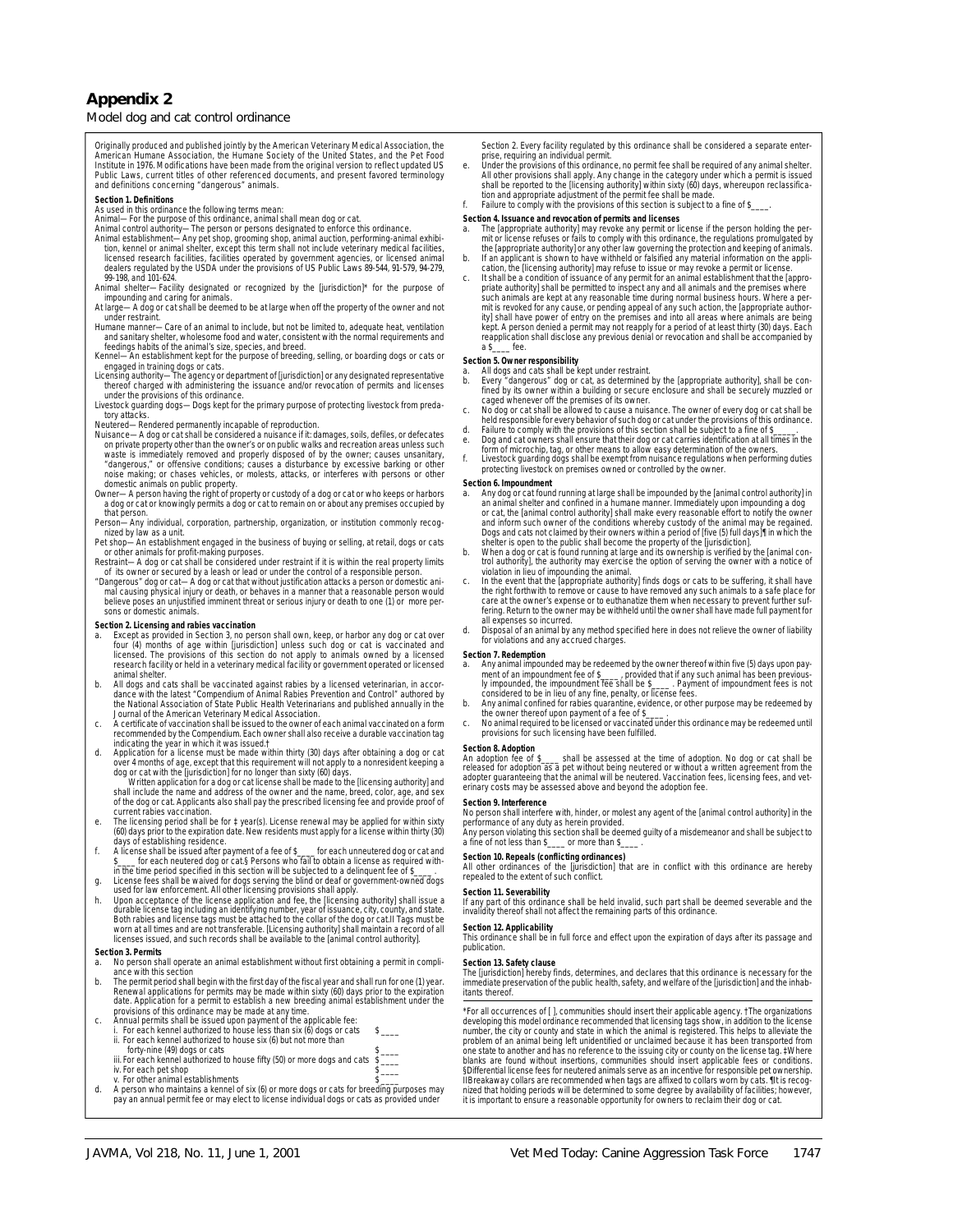## **Appendix 3**

Recommended data elements for reports of dog bites

| Notifications of dog attacks on humans A card or telephone report to be<br>Dog information<br>submitted by those providing<br>Name<br>care to the human victim<br>Indicate by whose designation<br>Name of victim<br>(eq. owner report, animal control<br>officer, law enforcement officer).<br>Address of victim<br>Telephone (home and work)<br>This is important if breed data are<br>Parent contact information<br>to be interpreted.<br>(if a minor)<br>Sex<br>Incident date and time<br>Age<br>Reported to whom<br>Weight<br>Date and time of report<br>Reproductive status<br>Name of veterinarian<br>Notifications of dog attacks on animals A card or telephone report to be<br>Rabies vaccination date<br>submitted by those providing<br>Rabies tag number<br>care to the animal victim<br>License number<br>Owner of victim<br>Microchip number<br>Type of victim<br>Degree of confinement  Identifying different forms of<br>Address of owner<br>at time of bite<br>confinement (eg, chaining,<br>Telephone (home and work)<br>tethering, electronic fence) is<br>Incident date and time<br>important if risk associated with<br>Name and address of owner<br>these practices is to be assessed.<br>or custodian of attacking dog<br>Reported to whom<br>Prior incidents<br>Date and time of report<br>Obedience training<br>For animal control investigations<br>Circumstances of the bite<br>Agency information<br>Victim account<br>Case number<br>Owner's account<br>Report date and time<br>Witness account<br>Incident date and time<br>(contact information)<br>Who reported the case<br>Number of dogs involved  Attacks by multiple dogs may<br>Report received by<br>account for 20 to 30% of incidents.<br>Location of incident<br>Forms for these animals could be<br>Victim information<br>given case numbers with a special<br>Name<br>designation (eg, 123A, 123B).<br>Breed (if animal)<br>Injury information<br>Age and date of birth<br>Location of injury<br>Sex<br>Nature of injury<br>Address<br>Severity of injury<br>Telephone (home and work)<br>Parent contact information (if minor)<br>Animal disposition<br>Rabies immunization status (if animal)<br>Quarantine location<br>Owner information |
|-----------------------------------------------------------------------------------------------------------------------------------------------------------------------------------------------------------------------------------------------------------------------------------------------------------------------------------------------------------------------------------------------------------------------------------------------------------------------------------------------------------------------------------------------------------------------------------------------------------------------------------------------------------------------------------------------------------------------------------------------------------------------------------------------------------------------------------------------------------------------------------------------------------------------------------------------------------------------------------------------------------------------------------------------------------------------------------------------------------------------------------------------------------------------------------------------------------------------------------------------------------------------------------------------------------------------------------------------------------------------------------------------------------------------------------------------------------------------------------------------------------------------------------------------------------------------------------------------------------------------------------------------------------------------------------------------------------------------------------------------------------------------------------------------------------------------------------------------------------------------------------------------------------------------------------------------------------------------------------------------------------------------------------------------------------------------------------------------------------------------------------------------------------------------------------------------------------------------------------------|
| Date of quarantine<br>Name<br>Date to be released<br>Age and date of birth<br>Quarantined by<br>Sex<br>Euthanatized<br>Address                                                                                                                                                                                                                                                                                                                                                                                                                                                                                                                                                                                                                                                                                                                                                                                                                                                                                                                                                                                                                                                                                                                                                                                                                                                                                                                                                                                                                                                                                                                                                                                                                                                                                                                                                                                                                                                                                                                                                                                                                                                                                                          |

*Continued on next page.*